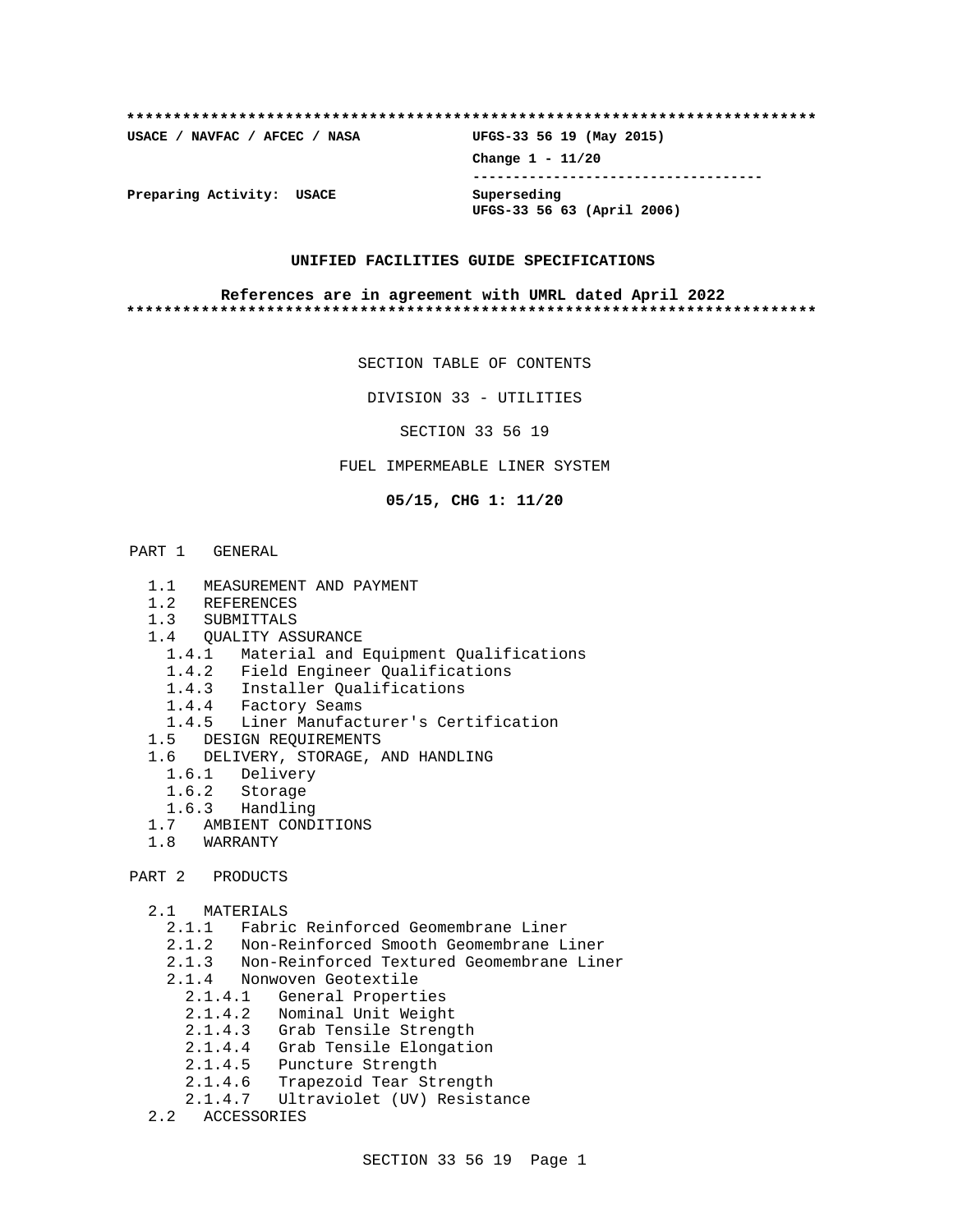- 2.2.1 Liner Fittings
- 2.2.2 Embedment Strip
- 2.2.3 Batten / Mounting Strip System
- 2.2.3.1 Gasket
	- Concrete Anchor Bolts
- 2.2.4 Sealant
- 2.2.5 Temporary Ballast
- 2.2.6 Permanent Ballast
	- 2.2.6.1 Sand Bags
	- 2.2.6.2 Precast Concrete Pavers
	- 2.2.6.3 Cast in Place Concrete
	- 2.2.6.4 Rock Ballast
	- 2.2.7 Slip Resistant Walking Surface
	- 2.3 EQUIPMENT

```
PART 3 EXECUTION
```
- 3.1 INSTALLATION
	- 3.1.1 Field Engineer
	- 3.1.2 Surface Preparation
	- 3.1.3 Anchor Trenches
	- 3.1.4 Embedment Strip Installation
	- 3.1.5 Liner Installation
	- 3.1.5.1 Liner Projections
- 3.2 FIELD SEAMING<br>3.2.1 Trial Sea
	- 3.2.1 Trial Seams
- 3.2.2 Field Seams
- 3.3 FIELD QUALITY CONTROL
- 3.3.1 Visual Inspection of Field Seams
- 3.3.2 Non-Destructive Field Seam Testing
- 3.3.2.1 Liner Vacuum Box Test
- 3.3.2.2 Liner Air Lance Test
	- 3.3.2.3 Liner Air Pressure Test
	- 3.3.2.4 Liner Point Stress Test
	- 3.3.3 Destructive Field Seam Testing
	- 3.4 REPAIRS
	- 3.5 PROTECTION AND BACKFILLING
	- 3.5.1 Ballast Placement Equipment
	- 3.6 PERMANENT BALLAST
		- 3.6.1 Sand Bags
		- 3.6.2 Precast Concrete Pavers
- 3.6.3 Cast in Place Concrete
- 3.6.4 Rock Ballast
	- 3.7 SLIP RESISTANT WALKING SURFACE
	- 3.8 PROJECT CLOSEOUT
- -- End of Section Table of Contents --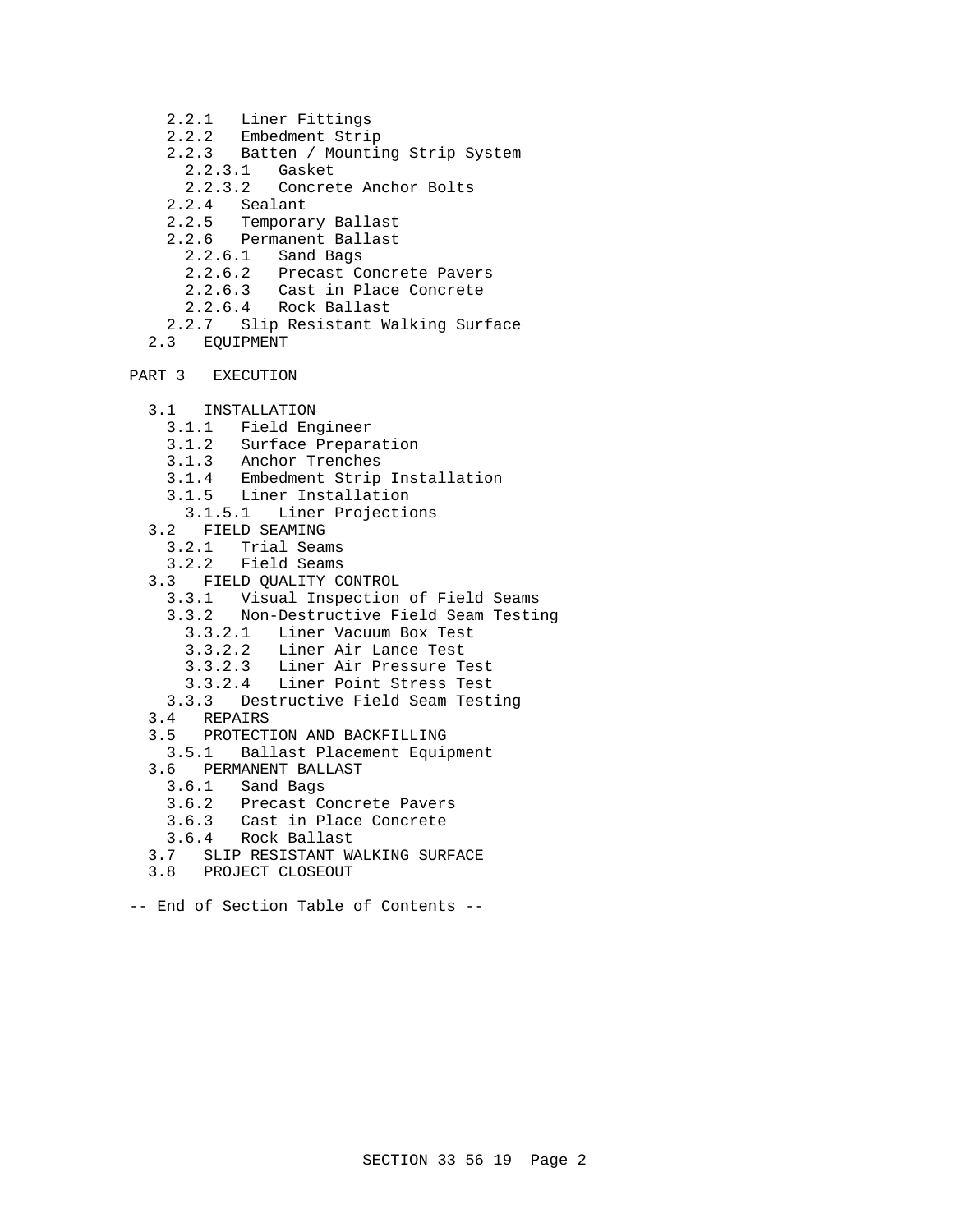**\*\*\*\*\*\*\*\*\*\*\*\*\*\*\*\*\*\*\*\*\*\*\*\*\*\*\*\*\*\*\*\*\*\*\*\*\*\*\*\*\*\*\*\*\*\*\*\*\*\*\*\*\*\*\*\*\*\*\*\*\*\*\*\*\*\*\*\*\*\*\*\*\*\***

**USACE / NAVFAC / AFCEC / NASA UFGS-33 56 19 (May 2015) Change 1 - 11/20 ------------------------------------ UFGS-33 56 63 (April 2006)**

**Preparing Activity: USACE Superseding**

#### **UNIFIED FACILITIES GUIDE SPECIFICATIONS**

**References are in agreement with UMRL dated April 2022 \*\*\*\*\*\*\*\*\*\*\*\*\*\*\*\*\*\*\*\*\*\*\*\*\*\*\*\*\*\*\*\*\*\*\*\*\*\*\*\*\*\*\*\*\*\*\*\*\*\*\*\*\*\*\*\*\*\*\*\*\*\*\*\*\*\*\*\*\*\*\*\*\*\***

#### SECTION 33 56 19

FUEL IMPERMEABLE LINER SYSTEM **05/15, CHG 1: 11/20**

**\*\*\*\*\*\*\*\*\*\*\*\*\*\*\*\*\*\*\*\*\*\*\*\*\*\*\*\*\*\*\*\*\*\*\*\*\*\*\*\*\*\*\*\*\*\*\*\*\*\*\*\*\*\*\*\*\*\*\*\*\*\*\*\*\*\*\*\*\*\*\*\*\*\***

**NOTE: This guide specification covers the requirements for a fuel impermeable liner system intended to serve a diked tank enclosure (petroleum applications only). The liner system typically consists of a combination of a geomembrane (to provide liquid tight containment) and geotextile (to protect the geomembrane). This specification includes requirements for two types of geomembrane: Non-reinforced (HDPE - high-density polyethylene) and fabric reinforced (FML - flexible membrane liner). Non-reinforced (HDPE) is only acceptable for use where completely covered with a material (concrete, aggregate, etc) to avoid the effects of thermal expansion from temperature change, degradation from UV light and environmental stress cracking.**

**For liner to be installed under tank bottoms, see UFGS 33 56 21.18 SINGLE WALL POL TANK UNDERTANK INTERSTITIAL SPACE.**

**Adhere to** UFC 1-300-02 **Unified Facilities Guide Specifications (UFGS) Format Standard when editing this guide specification or preparing new project specification sections. Edit this guide specification for project specific requirements by adding, deleting, or revising text. For bracketed items, choose applicable item(s) or insert appropriate information.**

**Remove information and requirements not required in respective project, whether or not brackets are present.**

**Comments, suggestions and recommended changes for this guide specification are welcome and should be submitted as a** Criteria Change Request (CCR)**. \*\*\*\*\*\*\*\*\*\*\*\*\*\*\*\*\*\*\*\*\*\*\*\*\*\*\*\*\*\*\*\*\*\*\*\*\*\*\*\*\*\*\*\*\*\*\*\*\*\*\*\*\*\*\*\*\*\*\*\*\*\*\*\*\*\*\*\*\*\*\*\*\*\***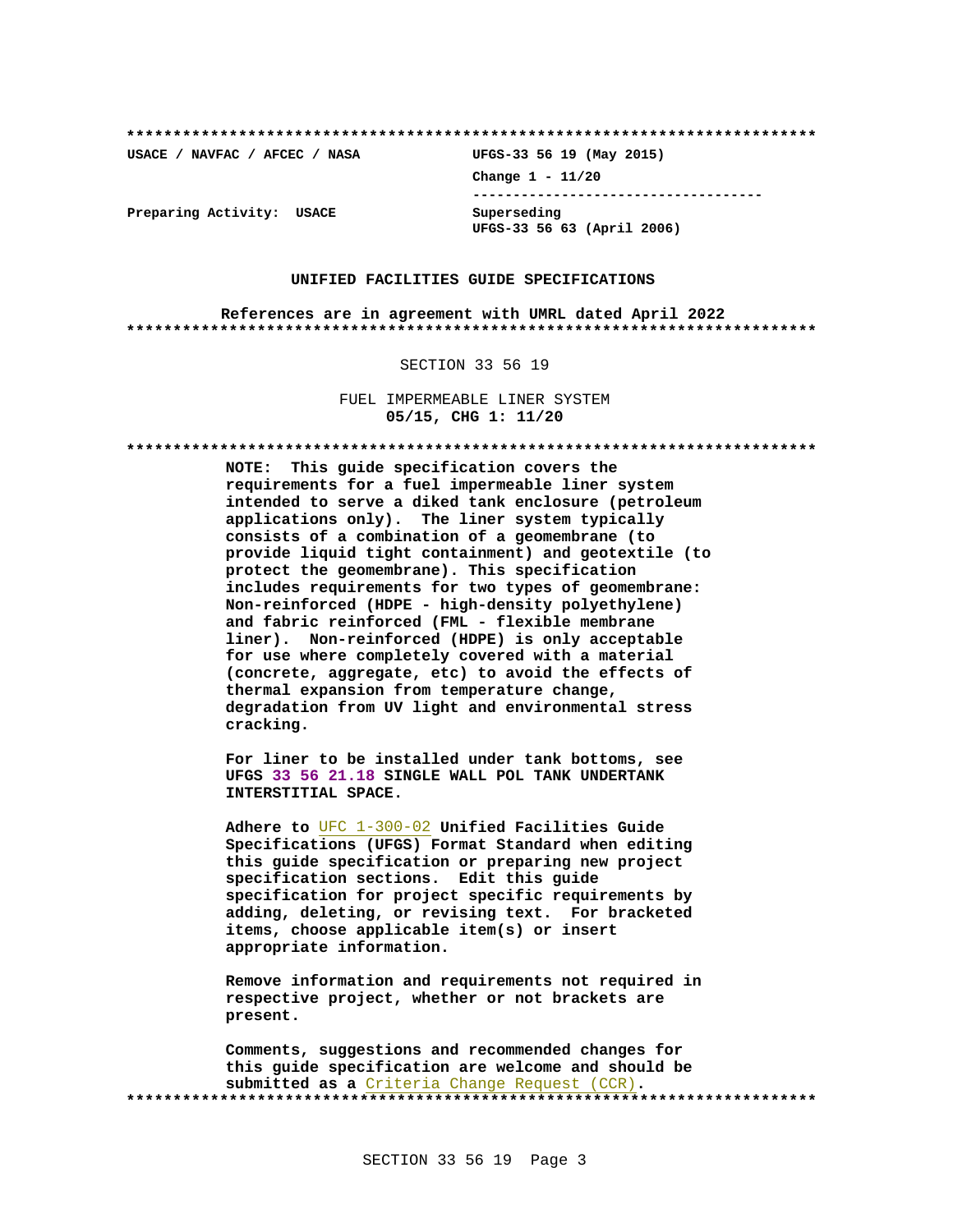PART 1 GENERAL

# NOTE: Coordinate specific dike and liner installation requirements with the latest published version of UFC 3-460-01.

#### MEASUREMENT AND PAYMENT  $1.1$

### NOTE: Delete this paragraph when lump sum bidding is used.

Measure the total surface area in square meters feet covered by liner system. Final quantities will be based on as-built conditions. Allowance will be made for liner system in anchor and drainage trenches; however, no allowance will be made for waste, overlap, repairs, or materials used for the convenience of the Contractor. Liner system installed and accepted by the Contracting Officer will be paid for at the respective contract unit price in the bidding schedule.

#### REFERENCES  $1.2$

#### 

NOTE: This paragraph is used to list the publications cited in the text of the guide specification. The publications are referred to in the text by basic designation only and listed in this paragraph by organization, designation, date, and title.

Use the Reference Wizard's Check Reference feature when you add a Reference Identifier (RID) outside of the Section's Reference Article to automatically place the reference in the Reference Article. Also use the Reference Wizard's Check Reference feature to update the issue dates.

References not used in the text will automatically be deleted from this section of the project specification when you choose to reconcile references in the publish print process. 

The publications listed below form a part of this specification to the extent referenced. The publications are referred to within the text by the basic designation only.

ASTM INTERNATIONAL (ASTM)

| ASTM C920 | (2018) Standard Specification for<br>Elastomeric Joint Sealants                                 |
|-----------|-------------------------------------------------------------------------------------------------|
| ASTM D413 | (1998; R 2017) Standard Test Methods for<br>Rubber Property - Adhesion to Flexible<br>Substrate |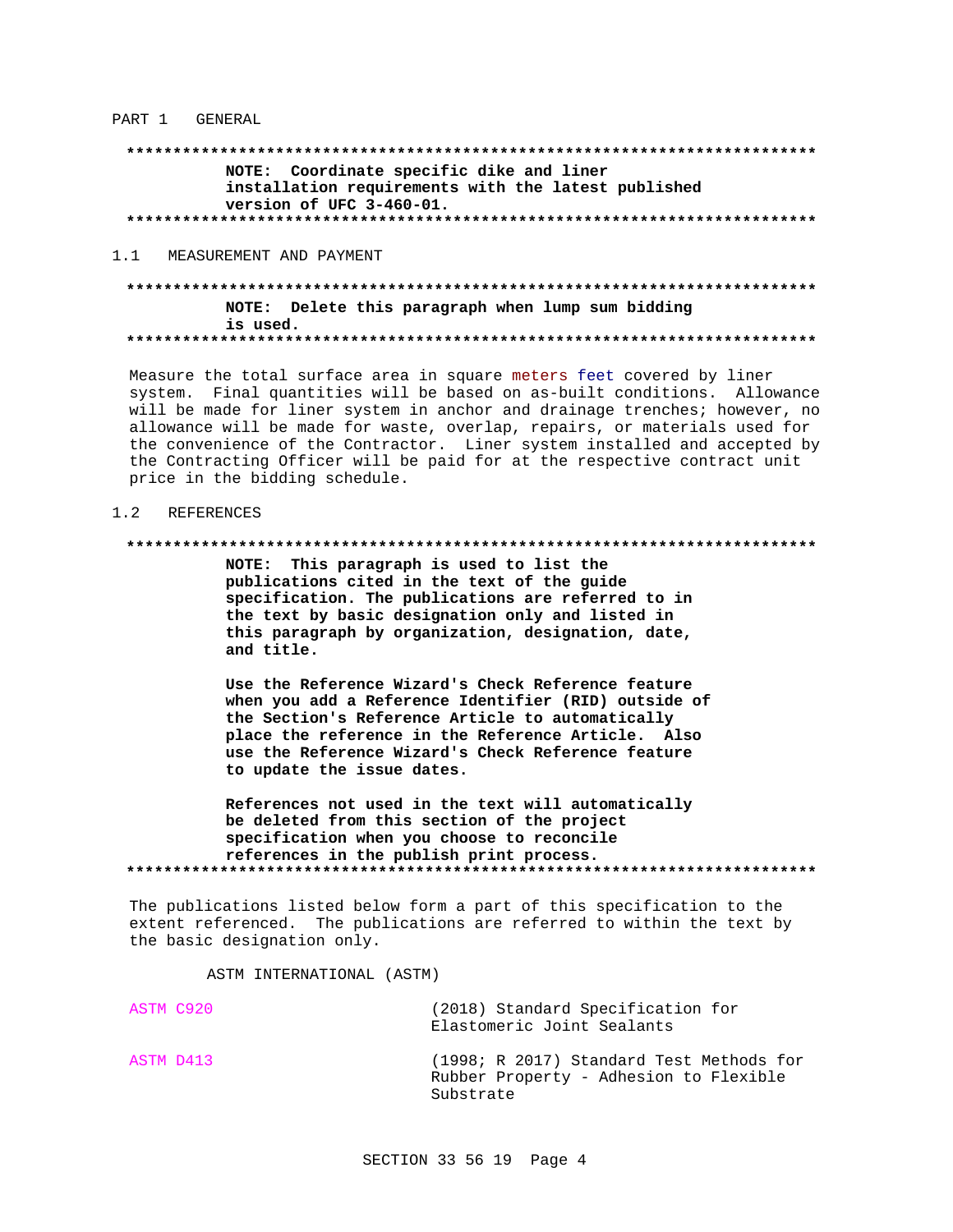| ASTM D638 |                   | (2014) Standard Test Method for Tensile<br>Properties of Plastics                                                                                                           |
|-----------|-------------------|-----------------------------------------------------------------------------------------------------------------------------------------------------------------------------|
|           | ASTM D696         | (2016) Standard Test Method for<br>Coefficient of Linear Thermal Expansion of<br>Plastics Between -30 degrees C and 30<br>degrees C With a Vitreous Silica<br>Dilatometer   |
|           | ASTM D751         | (2006; R 2011) Coated Fabrics                                                                                                                                               |
|           | ASTM D1004        | (2013) Initial Tear Resistance of Plastic<br>Film and Sheeting                                                                                                              |
|           | ASTM D1505        | (2018) Standard Test Method for Density of<br>Plastics by the Density-Gradient Technique                                                                                    |
|           | ASTM D1603        | (2020) Carbon Black Content in Olefin<br>Plastics                                                                                                                           |
|           | ASTM D2136        | $(2002; R 2012)$ Coated Fabrics -<br>Low-Temperature Bend Test                                                                                                              |
|           | ASTM D3776/D3776M | (2009a; R 2017) Standard Test Methods for<br>Mass Per Unit Area (Weight) of Fabric                                                                                          |
|           | ASTM D3895        | (2014) Oxidative-Induction Time of<br>Polyolefins by Differential Scanning<br>Calorimetry                                                                                   |
|           | ASTM D4218        | (2020) Determination of Carbon Black<br>Content in Polyethylene Compounds by the<br>Muffle-Furnace Technique                                                                |
|           | ASTM D4437/D4437M | (2016; R 2018) Standard Practice for<br>Non-destructive Testing (NDT) for<br>Determining the Integrity of Seams Used in<br>Joining Flexible Polymeric Sheet<br>Geomembranes |
|           | ASTM D4533        | (2011) Trapezoid Tearing Strength of<br>Geotextiles                                                                                                                         |
|           | ASTM D4632/D4632M | (2015a) Grab Breaking Load and Elongation<br>of Geotextiles                                                                                                                 |
|           | ASTM D4833/D4833M | (2007; R 2020) Standard Test Method<br>forIndex Puncture Resistance of<br>Geomembranes and Related Products                                                                 |
|           | ASTM D5199        | (2012) Measuring Nominal Thickness of<br>Geosynthetics                                                                                                                      |
|           | ASTM D5261        | (2010; R 2018) Standard Test Method for<br>Measuring Mass Per Unit Area of Geotextiles                                                                                      |
|           | ASTM D5397        | (2019a) Standard Test Method for<br>Evaluation of Stress Crack Resistance of<br>Polyolefin Geomembranes Using Notched                                                       |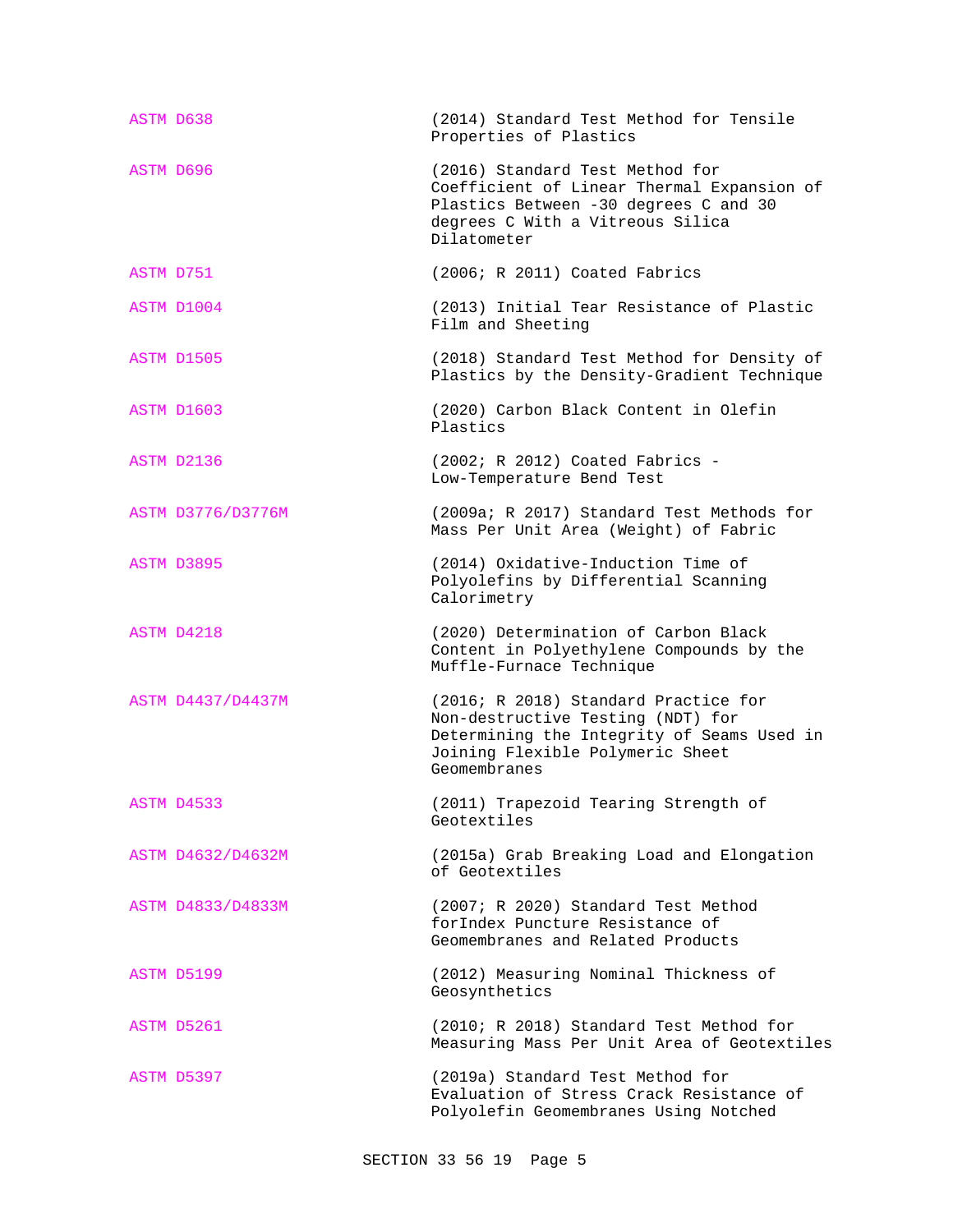|                   | Constant Tensile Load Test                                                                                                                                                     |
|-------------------|--------------------------------------------------------------------------------------------------------------------------------------------------------------------------------|
| ASTM D5596        | (2003; R 2016) Standard Test Method For<br>Microscopic Evaluation of the Dispersion<br>of Carbon Black in Polyolefin Geosynthetics                                             |
| ASTM D5641/D5641M | (2016) Standard Practice for Geomembrane<br>Seam Evaluation by Vacuum Chamber                                                                                                  |
| ASTM D5721        | (2008; R 2013) Air-Oven Aging of<br>Polyolefin Geomembranes                                                                                                                    |
| ASTM D5820        | (1995; R 2018) Standard Practice for<br>Pressurized Air Channel Evaluation of Dual<br>Seamed Geomembranes                                                                      |
| ASTM D5884/D5884M | (2004a; R 2015; E 2015) Standard Test<br>Method for Determining Tearing Strength of<br>Internally Reinforced Geomembranes                                                      |
| ASTM D5885/D5885M | (2017) Standard Test Method for Oxidative<br>Induction Time of Polyolefin Geosynthetics<br>by High-Pressure Differential Scanning<br>Calorimetry                               |
| ASTM D5893/D5893M | (2016) Standard Specification for Cold<br>Applied, Single Component, Chemically<br>Curing Silicone Joint Sealant for Portland<br>Cement Concrete Pavements                     |
| ASTM D5994/D5994M | (2010; R 2015; E2015) Standard Test Method<br>for Measuring Core Thickness of Textured<br>Geomembranes                                                                         |
| ASTM D6241        | (2014) Standard Test Method for the Static<br>Puncture Strength of Geotextiles and<br>Geotextile-Related Products Using a 50-mm<br>Probe                                       |
| ASTM D6392        | (2012; R 2018) Standard Test Method for<br>Determining the Integrity of Nonreinforced<br>Geomembrane Seams Produced Using<br>Thermo-Fusion Methods                             |
| ASTM D6693/D6693M | (2004; R 2015; E 2015) Standard Test<br>Method for Determining Tensile Properties<br>of Nonreinforced Polyethylene and<br>Nonreinforced Flexible Polypropylene<br>Geomembranes |
| ASTM D7238        | (2006; R 2012) Standard Test Method for<br>Effect of Exposure of Unreinforced<br>Polyolefin Geomembrane Using Fluorescent<br>UV Condensation Apparatus                         |
| ASTM D7466        | (2010) Standard Test Method for Measuring<br>Asperity Height of Textured Geomembranes                                                                                          |
| ASTM E96/E96M     | (2021) Standard Test Methods for                                                                                                                                               |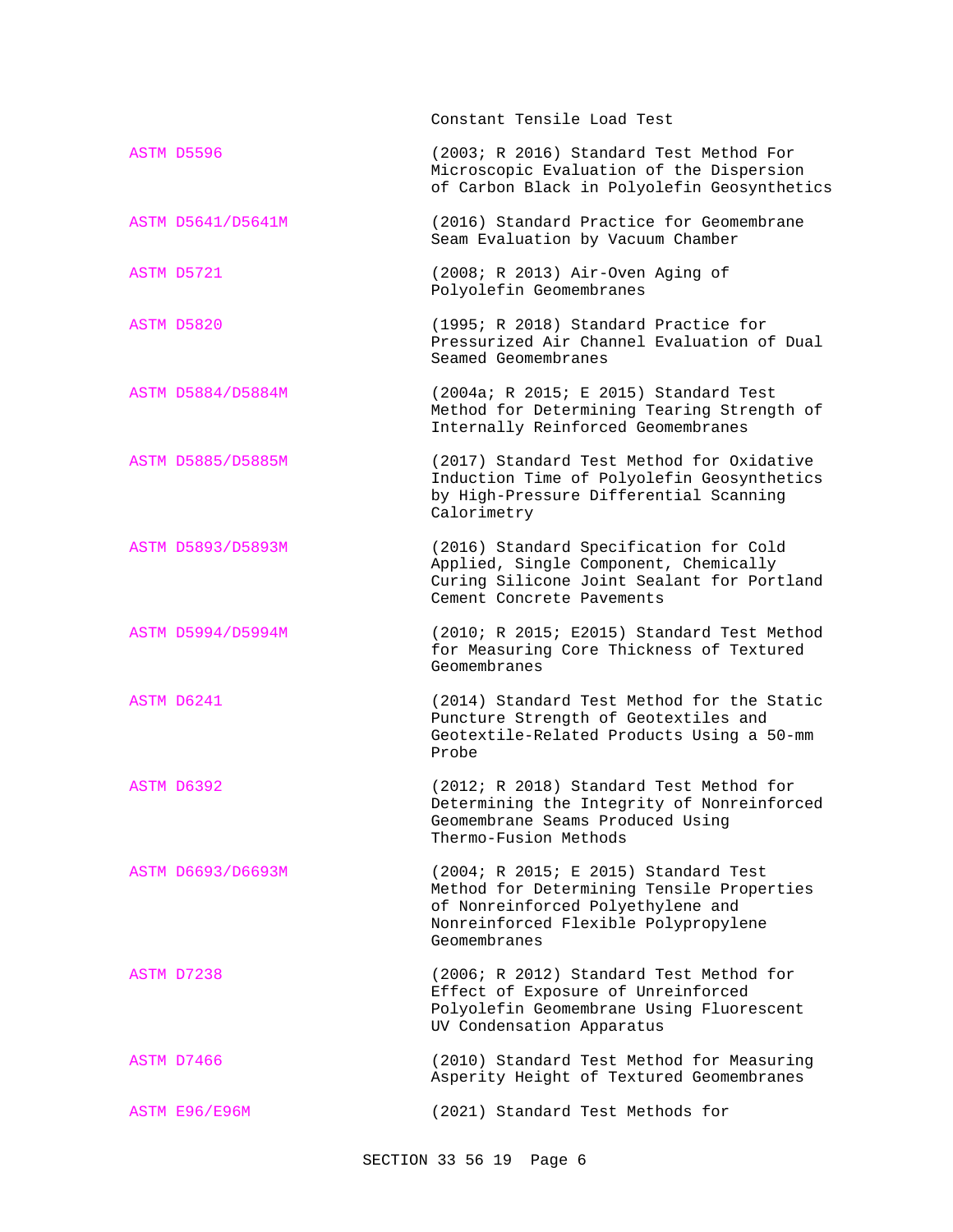|           | Gravimetric Determination of Water Vapor<br>Transmission Rate of Materials                                                            |
|-----------|---------------------------------------------------------------------------------------------------------------------------------------|
| ASTM E228 | (2017) Standard Test Method for Linear<br>Thermal Expansion of Solid Materials with<br>a Push-Rod Dilatometer                         |
| ASTM G152 | $(2013; R 2021)$ Standard Practice for<br>Operating Open Flame Carbon Arc Light<br>Apparatus for Exposure of Nonmetallic<br>Materials |
| ASTM G153 | $(2013; R 2021)$ Standard Practice for<br>Operating Enclosed Carbon Arc Light<br>Apparatus for Exposure of Nonmetallic<br>Materials   |

#### 1.3 SUBMITTALS

#### **\*\*\*\*\*\*\*\*\*\*\*\*\*\*\*\*\*\*\*\*\*\*\*\*\*\*\*\*\*\*\*\*\*\*\*\*\*\*\*\*\*\*\*\*\*\*\*\*\*\*\*\*\*\*\*\*\*\*\*\*\*\*\*\*\*\*\*\*\*\*\*\*\*\***

**NOTE: Review submittal description (SD) definitions in Section 01 33 00 SUBMITTAL PROCEDURES and edit the following list, and corresponding submittal items in the text, to reflect only the submittals required for the project. The Guide Specification technical editors have classified those items that require Government approval, due to their complexity or criticality, with a "G." Generally, other submittal items can be reviewed by the Contractor's Quality Control System. Only add a "G" to an item, if the submittal is sufficiently important or complex in context of the project.**

**For Army projects, fill in the empty brackets following the "G" classification, with a code of up to three characters to indicate the approving authority. Codes for Army projects using the Resident Management System (RMS) are: "AE" for Architect-Engineer; "DO" for District Office (Engineering Division or other organization in the District Office); "AO" for Area Office; "RO" for Resident Office; and "PO" for Project Office. Codes following the "G" typically are not used for Navy, Air Force, and NASA projects.**

**The "S" classification indicates submittals required as proof of compliance for sustainability Guiding Principles Validation or Third Party Certification and as described in Section 01 33 00 SUBMITTAL PROCEDURES.**

**Choose the first bracketed item for Navy, Air Force and NASA projects, or choose the second bracketed item for Army projects. \*\*\*\*\*\*\*\*\*\*\*\*\*\*\*\*\*\*\*\*\*\*\*\*\*\*\*\*\*\*\*\*\*\*\*\*\*\*\*\*\*\*\*\*\*\*\*\*\*\*\*\*\*\*\*\*\*\*\*\*\*\*\*\*\*\*\*\*\*\*\*\*\*\***

Government approval is required for submittals with a "G" or "S" classification. Submittals not having a "G" or "S" classification are [for Contractor Quality Control approval.][for information only. When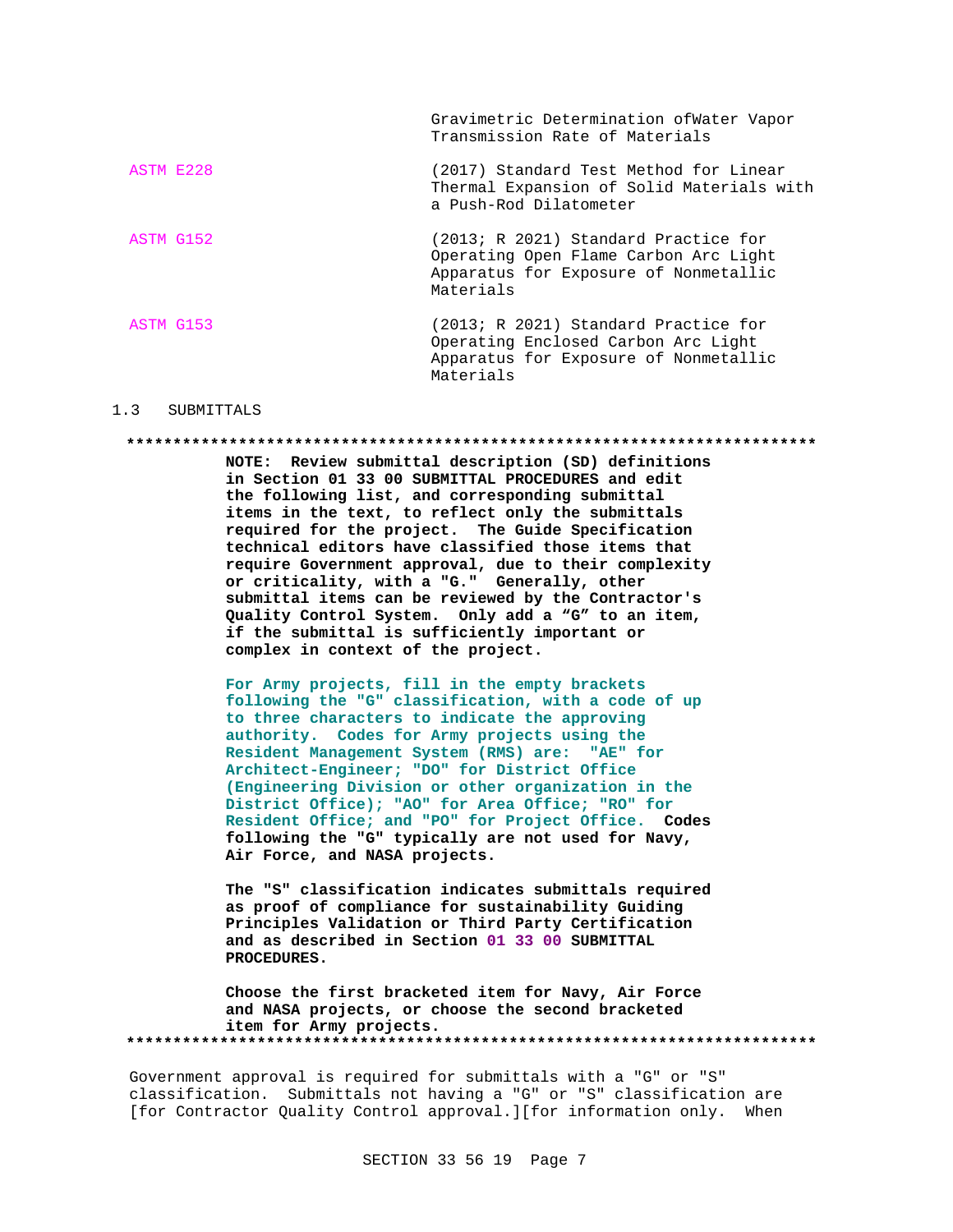used, a code following the "G" classification identifies the office that will review the submittal for the Government.] Submit the following in accordance with Section 01 33 00 SUBMITTAL PROCEDURES:

```
SD-02 Shop Drawings
    Installation; G[, [_____]]
    Liner Projections; G[, [____]]
    As-Built Drawings; G[, [_____]]
SD-03 Product Data
    Fabric Reinforced Geomembrane Liner; G[, [____]]
    Non-Reinforced Smooth Geomembrane Liner; G[, [_____]]
    Non-Reinforced Textured Geomembrane Liner; G[, [_____]]
    Nonwoven Geotextile; G[, [_____]]
    Liner Fittings; G[, [____]]
    Embedment Strips; G[, [_____]]
    Mounting Strip System; G[, [_____]]
    Sealant; G[, [_____]]
    Permanent Sand Bags; G[, [____]]
    Precast Concrete Pavers
    Rock Ballast
    Slip Resistant Walking Surface
    Manufacturer's Warranty
    Installer's Warranty
SD-04 Samples
    Destructive Field Seam Test Sample; G[, [_____]]
SD-05 Design Data
    Wind Uplift Calculations; G[, [_____]]
SD-06 Test Reports
    Trial Seam Logs
    Non-Destructive Field Seam
    Destructive Field Seam
```
SD-07 Certificates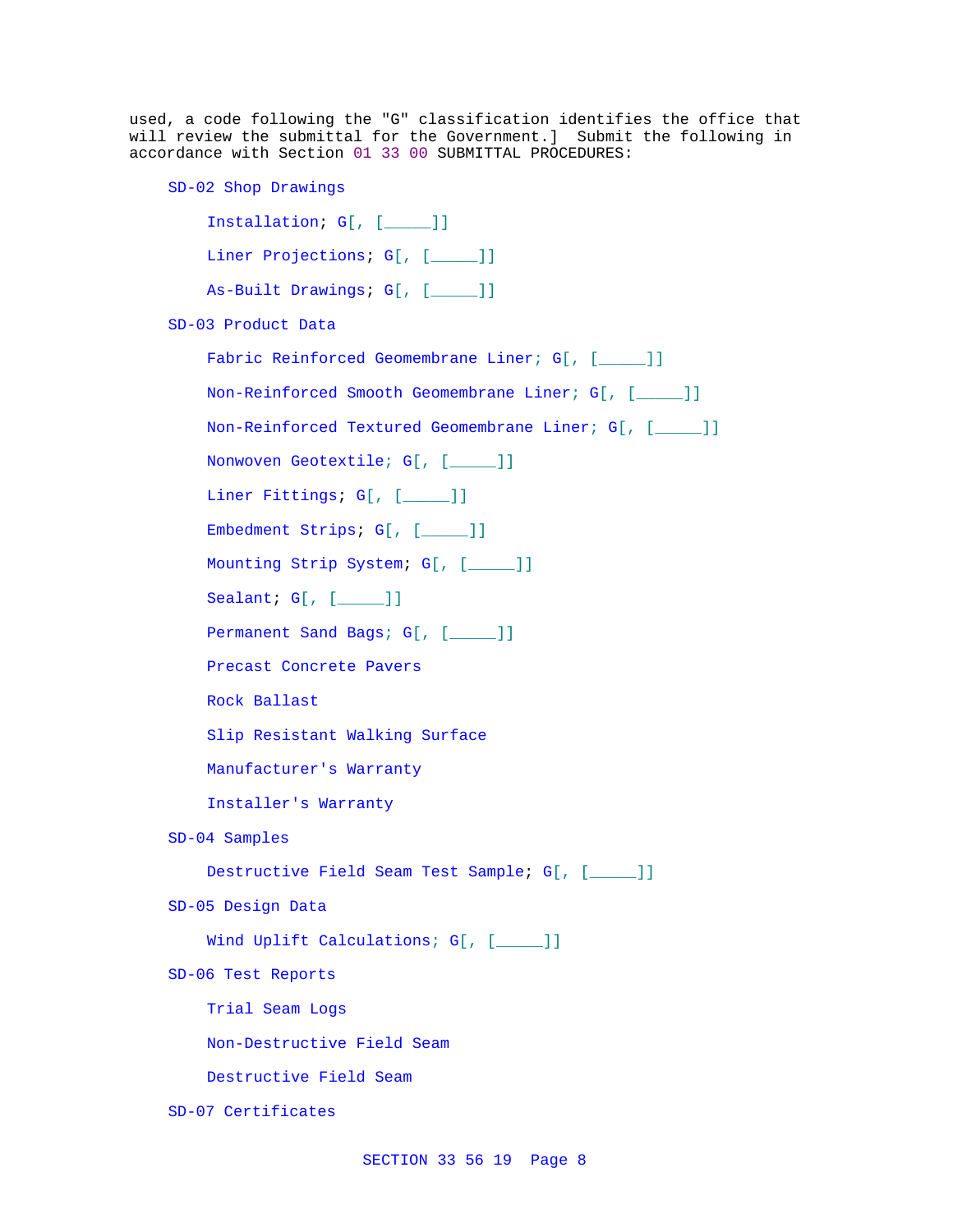Field Engineer Qualifications

Installer Qualifications

Fabricator Certification

Liner Manufacturer's Certification

Surface Preparation

SD-08 Manufacturer's Instructions

Liner Manufacturer's Installation Instructions

SD-10 Operation and Maintenance Data

Geomembrane Liner; G[, [\_\_\_\_]]

#### $1.4$ QUALITY ASSURANCE

 $1.4.1$ Material and Equipment Qualifications

Provide materials and equipment that are standard products of a manufacturer regularly engaged in the manufacturing of such products, that are of a similar material, design and workmanship. Materials and equipment must have been in satisfactory commercial or industrial use for a minimum 2 years prior to bid opening. The 2 year period must include applications of the equipment and materials under similar circumstances and of similar size. Materials and equipment must have been for sale on the commercial market through advertisements, manufacturers' catalogs, or brochures during the 2 year period. Products having less than a 2 year field service record will be acceptable if a certified record of satisfactory field operation, for not less than 6000 hours, exclusive of the manufacturer's factory tests, can be shown.

#### $1.4.2$ Field Engineer Qualifications

# NOTE: Include any local regulatory requirements that must be met by the Contractor.

Provide a field engineer who has successfully completed manufacturer's training on handling and installing of the fuel impermeable liner to be installed. Demonstrate that the engineer has at least one million square feet of liner installation experience. Submit a letter providing evidence of the field engineer's experience, training, and licensing. In regard to the field engineer's experience, include in the submittal a point of contact, a phone number, the address, the type of installation, and the current status of each installation mentioned.

#### $1.4.3$ Installer Qualifications

The installer is responsible for field handling, deploying, seaming, anchoring, and field Quality Control (QC) testing of the geomembrane. Demonstrate that the installer has installed the proposed geomembrane material for at least 5 completed projects and a total minimum area of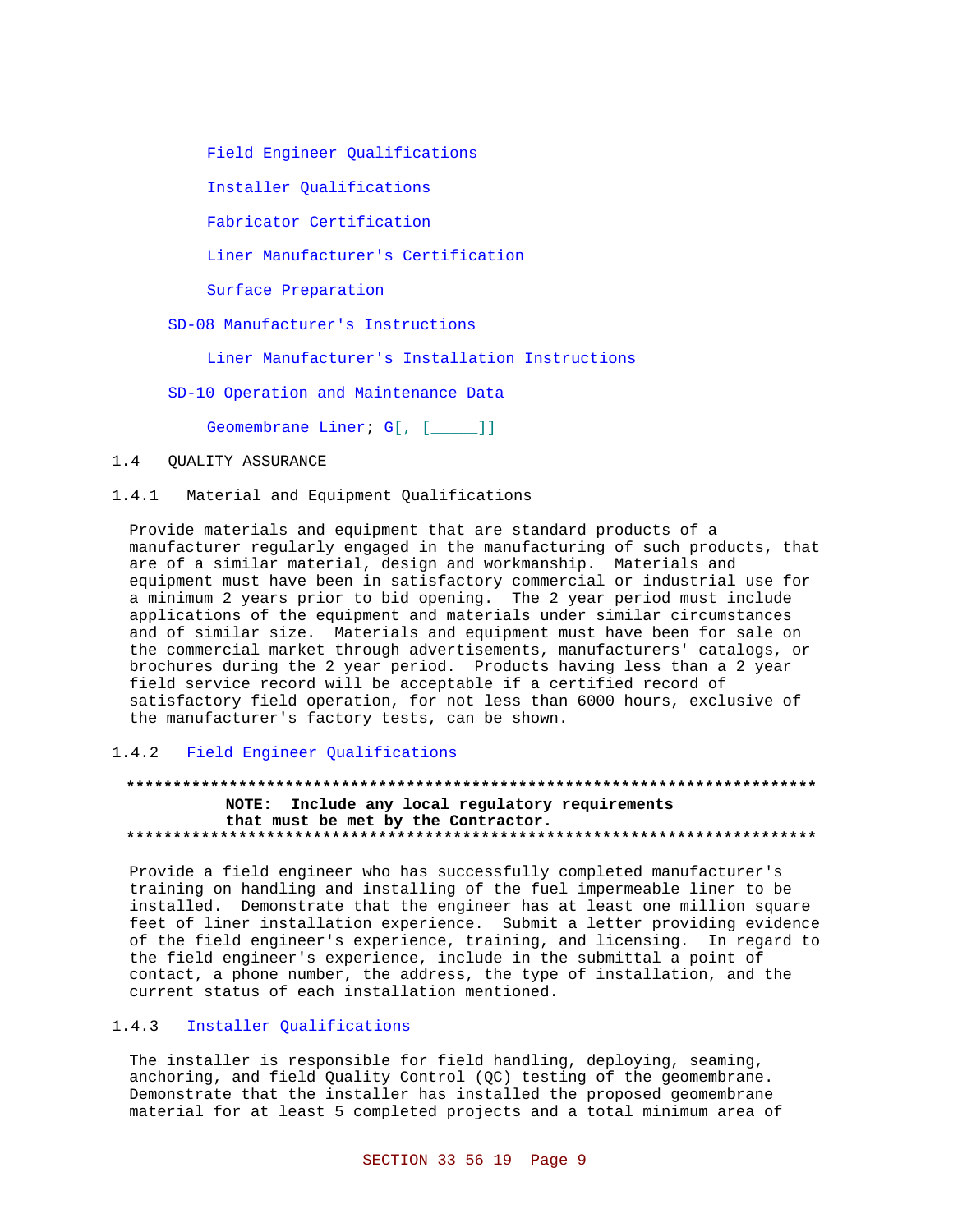[93,000] [\_\_\_\_\_] square meters [1] [\_\_\_\_\_] million square feet. At least one seamer must have experience seaming a minimum of [46,500] [\_\_\_\_\_] square meters [500,000] [\_\_\_\_\_] square feet of the proposed geomembrane using the same type of seaming equipment and same geomembrane specified for this project.

# 1.4.4 Factory Seams

# NOTE: Factory seaming only applies to fabric reinforced geomembranes which can be rolled or folded after fabrication prior to shipping to the project site for deployment. Due to the stiff nature of non-reinforced (HDPE) geomembranes, factory seaming/fabrication is not possible.

Where possible, use geomembrane factory fabricated to project specific panels in order to minimize field seams. Fabricator must conduct visual inspections on completed seams, as well as non-destructive and destructive testing to verify compliance with the seam strength requirements stated in Table [1][2][3]. Provide fabricator certification of factory seams, including documentation of and results from quality control testing conducted.

#### Liner Manufacturer's Certification  $1.4.5$

Following the successful installation and testing of the liner, an authorized representative from the liner manufacturer must submit a letter certifying that the liner installation and testing results are satisfactory and that each meets the company's quality expectations and warranty. The letter must also certify that the liner installed is compatible with and recommend for use with the fuel to be stored. Include in the letter the representative's name, address, phone number, and qualifications for being a manufacturer's representative.

#### 1.5 DESIGN REQUIREMENTS

# NOTE: Include the following paragraph where the liner is intended to be left exposed without full coverage by concrete, aggregate, or other ballast material.

Provide certified engineering wind uplift calculations to determine required placement of permanent [sandbags] [precast concrete pavers] [ \_\_\_\_\_ ] based upon the proposed liner and ballast materials.

#### $1.6$ DELIVERY, STORAGE, AND HANDLING

Handle, store, and protect equipment and materials to prevent damage before and during installation in accordance with the manufacturer's recommendations, and as approved by the Contracting Officer.

 $1.6.1$ Delivery

> The QC inspector must be present during delivery and unloading of the geomembrane. Label each geomembrane roll/panel with the manufacturer's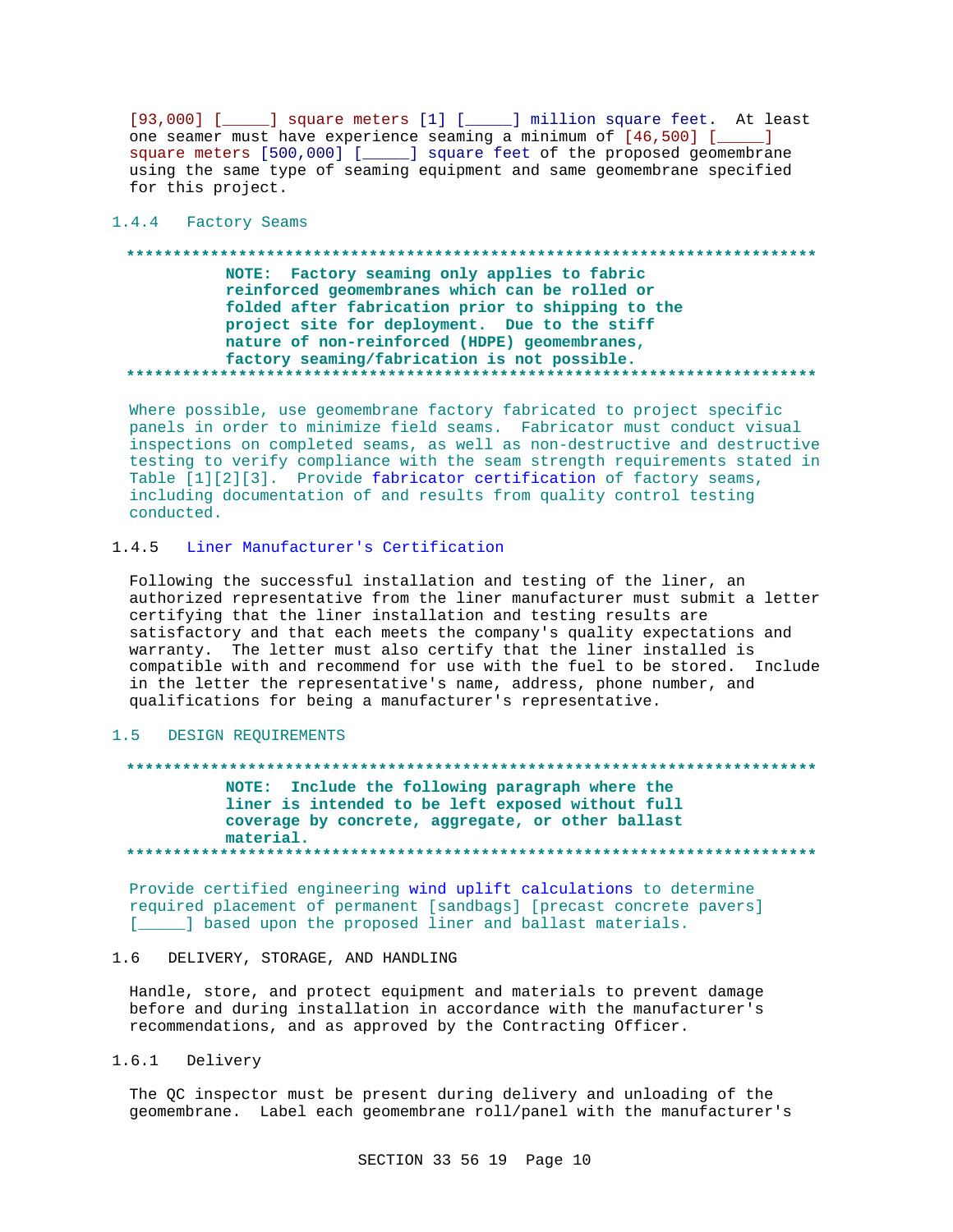name, product identification number, roll/panel number, and roll/panel dimensions.

# 1.6.2 Storage

Store geomembranes and geotextiles elevated off of the ground and covered to provide protection from precipitation, sunlight/ultraviolet light, puncture/abrasion, undesirable chemicals (as recommended by the manufacturer), and flames/welding sparks. Storage in temperatures between 32 degrees F 0 degrees C and 160 degrees F 71 degrees C, or as recommended by the manufacturer. Storage must not result in crushing the core of roll goods or flattening of the rolls. Do not store rolls more than two high. Store palleted materials on level surfaces and not stacked on top of one another. Remove damaged geomembrane from the site and replace with geomembrane that meets the specified requirements.

#### 1.6.3 Handling

Do not drag, lift by one end, or drop rolls and panels. Use a pipe or solid bar, of sufficient strength to support the full weight of a roll without significant bending but small enough to be easily inserted through the core of the roll, for all handling activities. Link the ends of the pipe or bar to the ends of a spreader bar with chains. Use a spreader bar wide enough to prevent the chains from rubbing against the ends of the roll. Alternatively, a stinger bar protruding from the end of a forklift or other equipment may be used. Use a stinger bar at least three-fourths the length of the core and capable of supporting the full weight of the roll without significant bending. If recommended by the manufacturer, a sling handling method utilizing appropriate loading straps may be used.

#### 1.7 AMBIENT CONDITIONS

Do not deploy or field-seam geomembrane in the presence of excess moisture (i.e., rain, fog, dew), in areas of ponded water, or in the presence of winds above 20km/hr 12 mph. The relative humidity must be less than 80 percent, and temperature above the dew point. Unless authorized by the Contracting Officer, do not attempt placement or seaming at ambient temperatures below 5 degrees C 40 degrees F or above 40 degrees C 104 degrees F. Measure ambient temperature at a height no greater than 150 mm 6 inches above the ground or geomembrane surface. Seaming is only allowed below 5 degrees C 40 degrees F if recommended by the geomembrane manufacturer and if destructive tests of trial seams at the proposed temperature meet the seam property requirements listed in Table [1][2][3].

# 1.8 WARRANTY

State in the manufacturer's warranty that the installed geomembrane liner is warranted for 10 years against deterioration as installed for containment of the intended liquid. State in the installer's warranty that the geomembrane liner won't fail due to improper installation within 2 years.

- PART 2 PRODUCTS
- 2.1 MATERIALS

# **\*\*\*\*\*\*\*\*\*\*\*\*\*\*\*\*\*\*\*\*\*\*\*\*\*\*\*\*\*\*\*\*\*\*\*\*\*\*\*\*\*\*\*\*\*\*\*\*\*\*\*\*\*\*\*\*\*\*\*\*\*\*\*\*\*\*\*\*\*\*\*\*\*\***

**NOTE: Indicate on the drawings the exact type of fuel that each liner system will be expected to**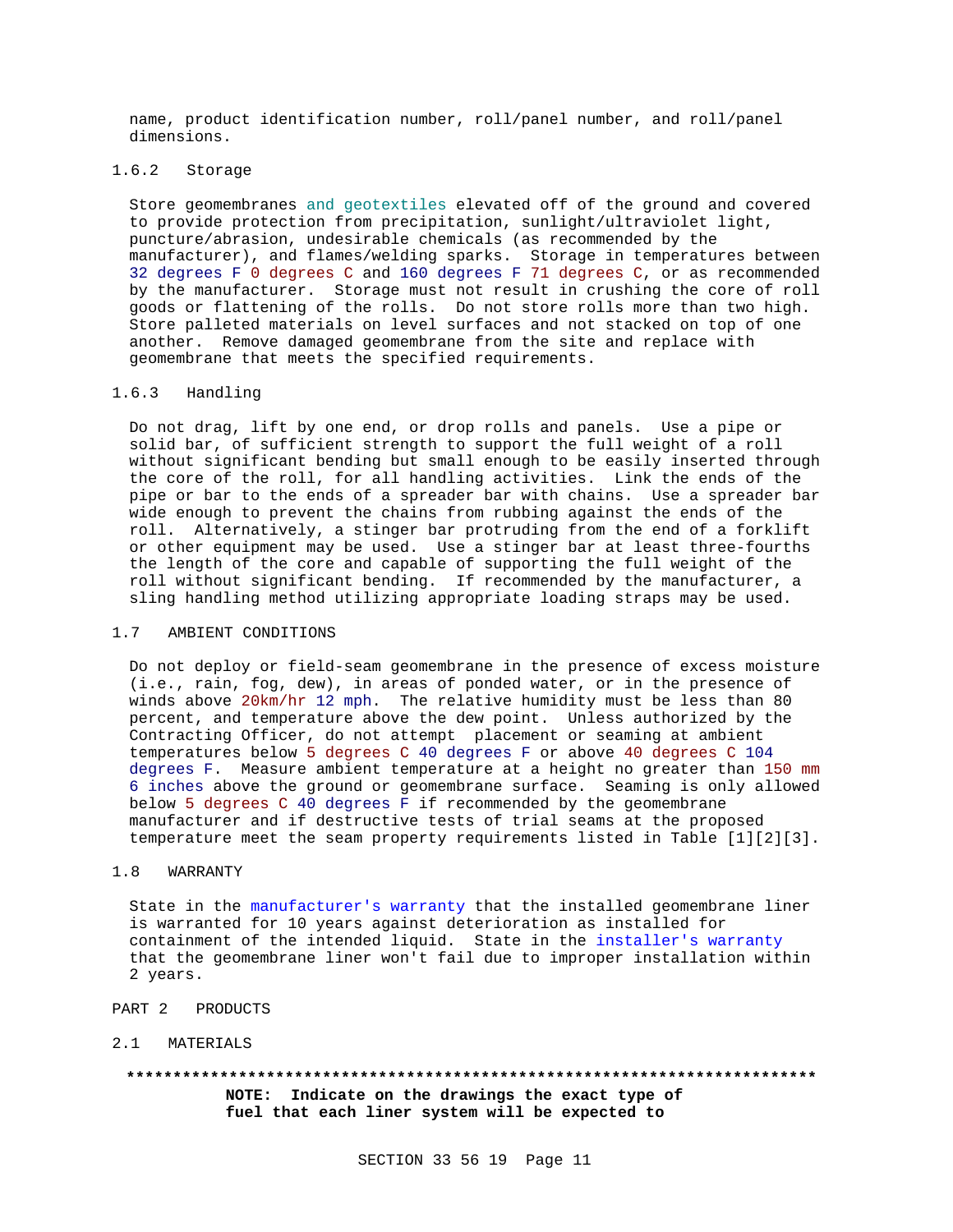**contain.**

**The liner types specified herein is compatible with a variety of fuels and liquids. Note that the liner is specifically compatible with Jet A, JP-4, JP-5, JP-8, diesel fuel, motor gasoline, kerosene, No. 2 Fuel Oil, and No. 6 Fuel Oil. If any other fuel is to be contained by the liner system, specifically coordinate with the liner manufacturers for any additional requirements that may need to be added.**

#### **If multiple liner systems are required, clearly indicate where each liner system is required. \*\*\*\*\*\*\*\*\*\*\*\*\*\*\*\*\*\*\*\*\*\*\*\*\*\*\*\*\*\*\*\*\*\*\*\*\*\*\*\*\*\*\*\*\*\*\*\*\*\*\*\*\*\*\*\*\*\*\*\*\*\*\*\*\*\*\*\*\*\*\*\*\*\***

# 2.1.1 Fabric Reinforced Geomembrane Liner

Provide a flexible, internally fabric reinforced geomembrane liner that is factory fabricated into widths that are designed to minimize field fabricated seams. Make factory seams with a 50 mm 2 inch overlap plus or minus 6 mm 1/4-inch. Provide liner that, as a minimum, meets the physical properties in Table 1. Include liner's routine maintenance requirements as well as procedures for liner repair and troubleshooting.

| TABLE 1 - FABRIC REINFORCED GEOMEMBRANE PROPERTIES (ENGLISH) |                                                          |                                                                                           |  |  |
|--------------------------------------------------------------|----------------------------------------------------------|-------------------------------------------------------------------------------------------|--|--|
| PROPERTY                                                     | TEST VALUE                                               | TEST METHOD                                                                               |  |  |
| Overall Finished<br>Thickness (minimum)                      | $0.76$ mm $30$ mils                                      | ASTM D751 or ASTM D5199                                                                   |  |  |
| Base Fabric Material                                         | aramid fibre, polyester,<br>or nylon                     |                                                                                           |  |  |
| Base Fabric Weight<br>(minimum)                              | $254$ q/m27.5 oz/yd2                                     | ASTM D3776/D3776M                                                                         |  |  |
| Fabric Coating<br>Adhesion (minimum)                         | $2.6$ kN/m15 lbf/inch                                    | ASTM D751 or ASTM D413                                                                    |  |  |
| Tensile Strength,<br>Grab (minimum)                          | 2.67 kN 600 lbf in both<br>warp and fill directions      | ASTM D751, Grab Test Method                                                               |  |  |
| Bursting Strength<br>(minimum)                               | 3.55 kN800 lbf                                           | ASTM D751, Ball Tip Method                                                                |  |  |
| Hydrostatic<br>Resistance (minimum)                          | 5515 kN/m2800 psi                                        | ASTM D751, Procedure A                                                                    |  |  |
| Trapizoid Tearing<br>Strength (minimum)                      | $0.22$ kN 50 lbf in both the<br>warp and fill directions | ASTM D4533 or ASTM D751,<br>Trapazoidal Tear Method                                       |  |  |
| Puncture Strength<br>(minimum)                               | 1.11 kN250 lbf                                           | ASTM D4833/D4833M                                                                         |  |  |
| Tearing Resistance<br>(minimum)                              | 0.53 kN120 lbf                                           | ASTM D5884/D5884M                                                                         |  |  |
| Low Temperature Bend<br>(minimum)                            | -34 degrees C-30 degrees F                               | <b>ASTM D2136</b>                                                                         |  |  |
| Vapor Transmission<br>(maximum)                              | 3.78 ml/m2 0.0119 oz/ft2<br>over 24 hours                | ASTM E96/E96M, Procedure BW,<br>Inverted Water Method, using<br>kerosene instead of water |  |  |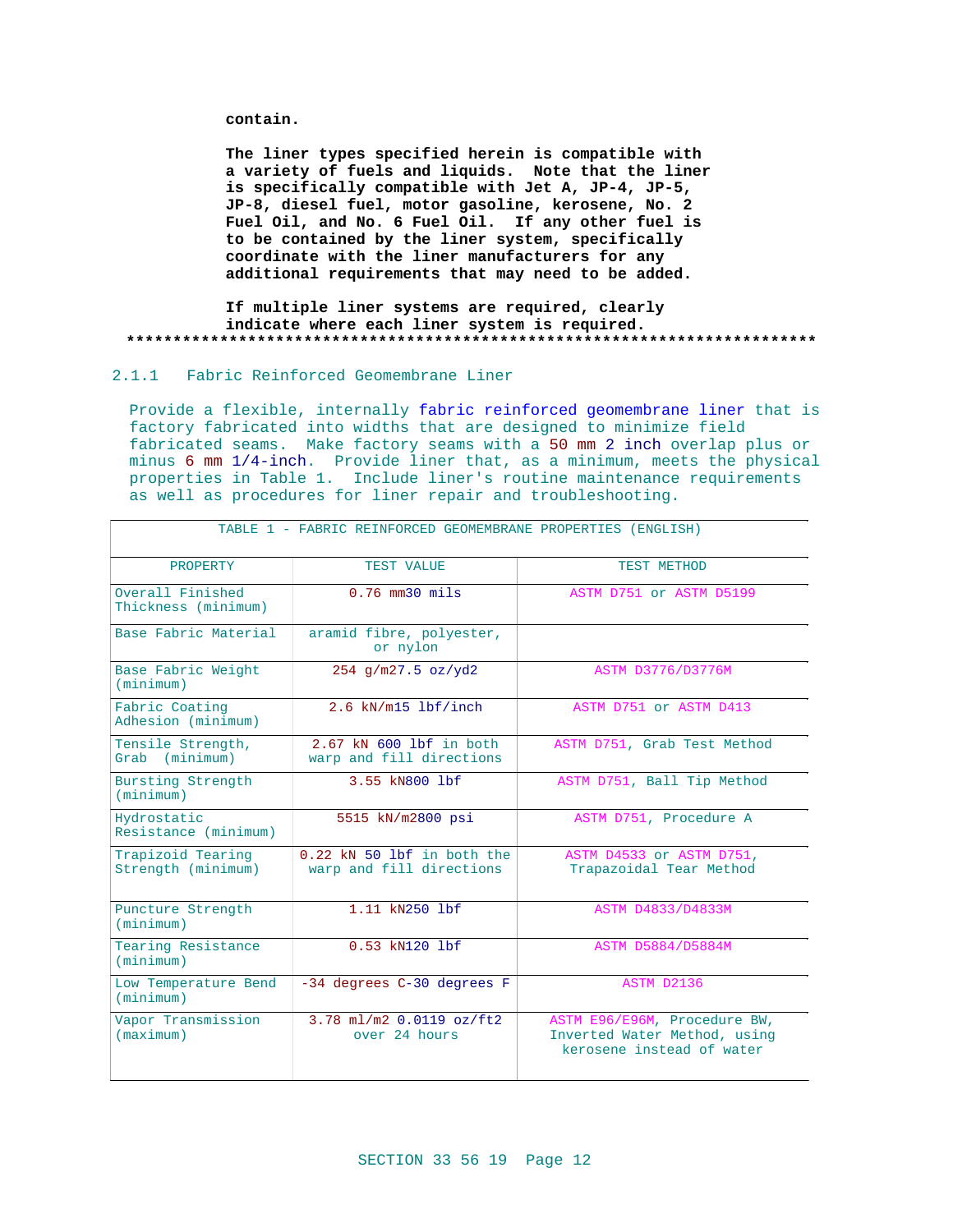| TABLE 1 - FABRIC REINFORCED GEOMEMBRANE PROPERTIES (ENGLISH) |                                                                                                             |                        |  |
|--------------------------------------------------------------|-------------------------------------------------------------------------------------------------------------|------------------------|--|
| <b>PROPERTY</b>                                              | TEST VALUE                                                                                                  | TEST METHOD            |  |
| Coefficient of<br>Thermal Expansion<br>$(\text{maximum})$    | $0.000038$ cm/cm/degree C<br>$0.000021$ in/in/degree F                                                      | ASTM E228 or ASTM D696 |  |
| Weathering Resistance                                        | No appreciable changes,<br>stiffening or cracking of<br>coating for a minimum of<br>8000 hours              | ASTM G152 or ASTM G153 |  |
| Bonded Seam Shear<br>Strength(minimum)                       | 2.33 kN525 lbf                                                                                              | <b>ASTM D751</b>       |  |
| Bonded Seam Peel<br>Strength (minimum)                       | 88.9 N20 lbf                                                                                                | ASTM D413              |  |
| Dead Load Seam Shear<br>Strength (minimum)                   | 1110 N at 21 degrees C;<br>555 N at 71 degrees C250<br>$lbf$ at 70 degrees $Fi$ 125<br>lbf at 160 degrees F | ASTM D751              |  |

2.1.2 Non-Reinforced Smooth Geomembrane Liner

**\*\*\*\*\*\*\*\*\*\*\*\*\*\*\*\*\*\*\*\*\*\*\*\*\*\*\*\*\*\*\*\*\*\*\*\*\*\*\*\*\*\*\*\*\*\*\*\*\*\*\*\*\*\*\*\*\*\*\*\*\*\*\*\*\*\*\*\*\*\*\*\*\*\***

**NOTE: Non-reinforced (HDPE) is only acceptable for use where completely covered with a material to avoid the effects of thermal expansion from temperature change and degradation from UV light. \*\*\*\*\*\*\*\*\*\*\*\*\*\*\*\*\*\*\*\*\*\*\*\*\*\*\*\*\*\*\*\*\*\*\*\*\*\*\*\*\*\*\*\*\*\*\*\*\*\*\*\*\*\*\*\*\*\*\*\*\*\*\*\*\*\*\*\*\*\*\*\*\*\***

Provide non-reinforced smooth geomembrane liner of unreinforced high density polyethylene (HDPE), manufactured as wide as possible to minimize factory and field seams. Geomembrane sheets must be uniform in color, thickness, and surface texture. The sheets must be free of and resistant to fungal or bacterial attack and free of cuts, abrasions, holes, blisters, contaminants and other imperfections. Provide liner meeting the physical properties of Table 2.

Make resin used in manufacturing geomembrane sheets of virgin uncontaminated ingredients. Use no more than [10] [\_\_\_\_\_] percent regrind, reworked, or trim material in the form of chips or edge strips to manufacture the geomembrane sheets. All regrind, reworked, or trim materials must be from the same manufacturer and exactly the same formulation as the geomembrane sheet being produced. Do not use post consumer materials or water-soluble ingredients to produce the geomembrane. For geomembranes with plasticizers, use only primary plasticizers that are resistant to migration. Submit a copy of the test reports and QC certificates for materials used in the manufacturing of the geomembrane shipped to the site.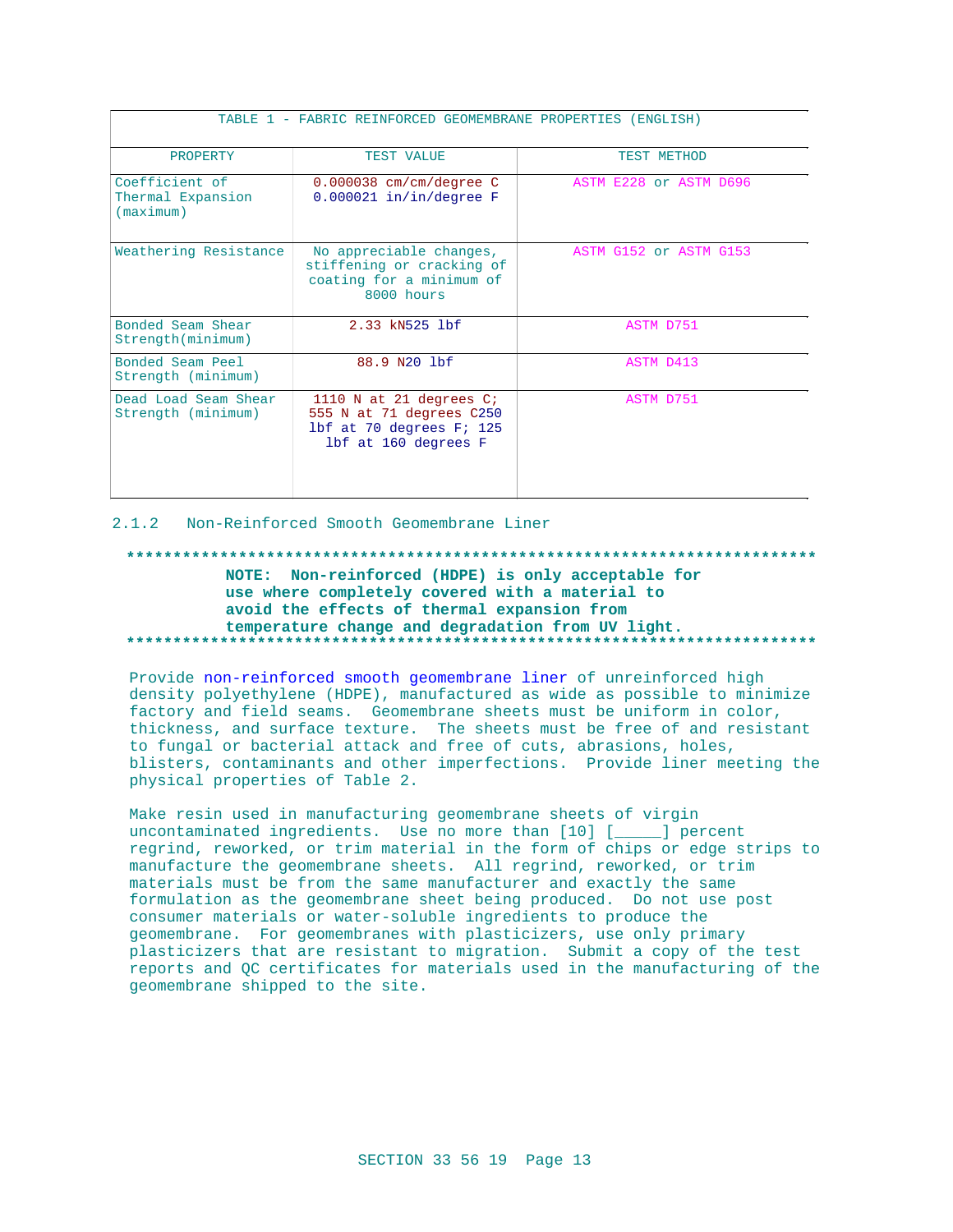| TABLE 2 - SMOOTH HDPE GEOMEMBRANE PROPERTIES (ENGLISH)                                    |                                                                                      |                                     |  |  |
|-------------------------------------------------------------------------------------------|--------------------------------------------------------------------------------------|-------------------------------------|--|--|
| PROPERTY                                                                                  | TEST VALUE                                                                           | TEST METHOD                         |  |  |
| Thickness (min ave)                                                                       | $[1.50]$ $[\_$ mm[60]<br>$[\underline{\hspace{1cm}}]$ mils                           | ASTM D5199                          |  |  |
| Lowest individual of 10 values                                                            | -10 percent                                                                          | ASTM D5199                          |  |  |
| Density (min)                                                                             | $0.940$ g/cc                                                                         | ASTM D1505                          |  |  |
| Tensile Properties(1)(min ave)                                                            |                                                                                      | <b>ASTM D6693/D6693M</b><br>Type IV |  |  |
|                                                                                           | Yield Strength [22] [_____] kN/m[126]<br>$[\underline{\hspace{1cm}}]$ lb/in          |                                     |  |  |
|                                                                                           | Break Strength [40] [_____] kN/m[228]<br>$[$ $]$ $]$ $]$ $]$ $]$ $]$ $]$             |                                     |  |  |
|                                                                                           | Yield Elongation [12] [_____] percent                                                |                                     |  |  |
|                                                                                           | Break Elongation [700] [_____] percent                                               |                                     |  |  |
| Tear Resistance (min ave)                                                                 | $[187]$ $[\_$ $N[42]$<br>$[$ $]$ $]$ $]$                                             | ASTM D1004                          |  |  |
| Puncture Resistance(min ave)                                                              | $[480]$ $[\_$ $[$ $]$ $N[108]$<br>$[\underline{\hspace{1cm}}]$ lb                    | ASTM D4833/D4833M                   |  |  |
| Stress Crack Resistance (2)                                                               | $[300]$ $[$ $]$ $]$ $hr$                                                             | ASTM D5397<br>(Appendix)            |  |  |
| Carbon Black Content                                                                      | $2.0 - 3.0$ percent                                                                  | ASTM D1603 (3)                      |  |  |
| Carbon Black Dispersion                                                                   | Note $(4)$                                                                           | ASTM D5596                          |  |  |
| Oxidative Induction Time (OIT) (min<br>ave)(5)                                            |                                                                                      |                                     |  |  |
|                                                                                           | Std OIT 100 min                                                                      | ASTM D3895                          |  |  |
| High Pres OIT 400 min                                                                     |                                                                                      | ASTM D5885/D5885M                   |  |  |
| Oven Aging at 85 deg C 185 deg F<br>$(min \, ave)$ $(5)$ , $(6)$                          |                                                                                      | ASTM D5721                          |  |  |
|                                                                                           | Std OIT 55 percent at 90 days                                                        | ASTM D3895                          |  |  |
| or                                                                                        | High Pres OIT 80 percent at 90 days                                                  | ASTM D5885/D5885M                   |  |  |
| UV Resistance (min ave) (7)                                                               |                                                                                      | ASTM D7238                          |  |  |
|                                                                                           | High Pres $OIT(8)(9)$ 50 percent at 1600 hours                                       | ASTM D5885/D5885M                   |  |  |
| Seam Shear Strength (min) Hot Wedge,<br>Hot Air, Ultrasonic, Extrusion<br>Fillet (10)(12) | $[525]$ $[$<br>$\text{N}/\text{25mm}$<br>$[120]$ $[$ $]$ $]$ $]$ $]$ $)$ $]$ $)$ $]$ | ASTM D6392                          |  |  |
| Seam Peel Strength (min) Hot Wedge,<br>Hot Air, Ultrasonic $(10)(11)(12)$                 | $[398]$ $[$ $N/25mm[91]$ $ASTM D6392$<br>$[$ $]$ $lb/in$                             |                                     |  |  |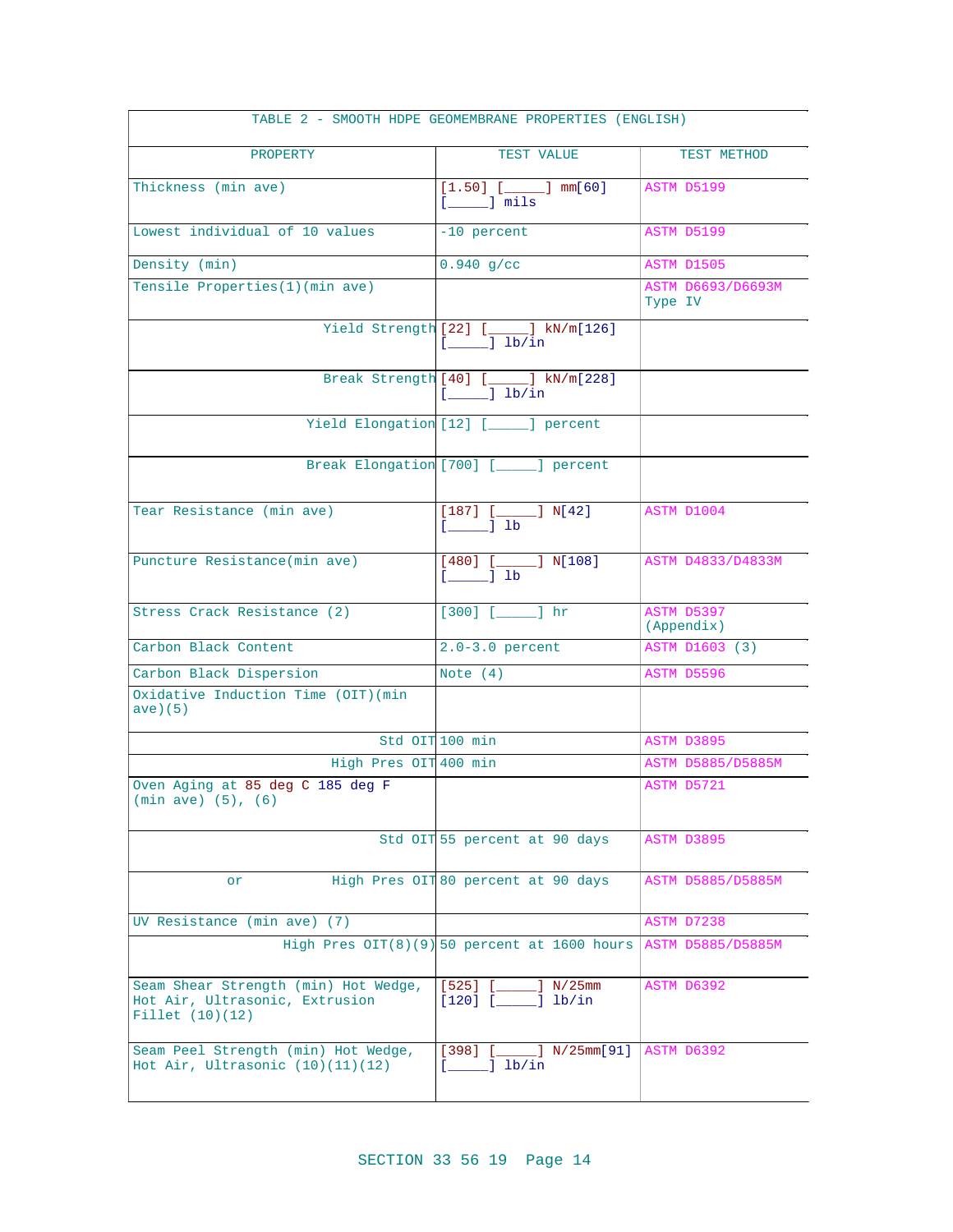| TABLE 2 - SMOOTH HDPE GEOMEMBRANE PROPERTIES (ENGLISH)                                                                                                                                                                                                                                                                                     |                                   |             |  |  |
|--------------------------------------------------------------------------------------------------------------------------------------------------------------------------------------------------------------------------------------------------------------------------------------------------------------------------------------------|-----------------------------------|-------------|--|--|
| PROPERTY                                                                                                                                                                                                                                                                                                                                   | TEST VALUE                        | TEST METHOD |  |  |
| Seam Peel Strength (min) Extrusion<br>Fillet $(10)(11)(12)$                                                                                                                                                                                                                                                                                | $[340]$ [ ] N/25mm[78] ASTM D6392 |             |  |  |
| (1) Base minimum average machine direction and minimum average cross machine<br>direction values on 5 test specimens in each direction. For HDPE geomembrane,<br>yield elongation is calculated using a gauge length of 33 mm 1.3 inches. For HDPE<br>geomembrane, break elongation is calculated using a gauge length of 50 mm 2.0 inches |                                   |             |  |  |
| (2) For HDPE geomembrane, use the manufacturer's mean value yield stress used to<br>calculate the applied load for test method ASTM D5397 (Appendix).                                                                                                                                                                                      |                                   |             |  |  |
| (3) Other methods such as ASTM D4218 or microwave methods are acceptable if an<br>appropriate correlation to ASTM D1603 can be established.                                                                                                                                                                                                |                                   |             |  |  |
| (4) Carbon black dispersion for 10 different views:<br>- minimum 8 of 10 in Categories 1 or 2<br>- all 10 in Categories 1,2, or 3                                                                                                                                                                                                          |                                   |             |  |  |
| (5) The manufacturer has the option to select either one of the OIT methods to<br>evaluate the antioxidant content.                                                                                                                                                                                                                        |                                   |             |  |  |
| (6) Evaluate samples at 30 and 60 days and compare with the 90 day response.                                                                                                                                                                                                                                                               |                                   |             |  |  |
| (7) The condition of the test must be a 20 hour UV cycle at 75 degrees C 167<br>degrees F followed by a 4 hour condensation cycle at 60 degrees C 140 degrees F.                                                                                                                                                                           |                                   |             |  |  |
| (8) Do not use the standard OIT test (ASTM D3895) in determining UV resistance.                                                                                                                                                                                                                                                            |                                   |             |  |  |
| (9) UV resistance is based on percent retained value regardless of the original<br>HP-OIT value.                                                                                                                                                                                                                                           |                                   |             |  |  |
| (10) Seam tests for peel and shear must fail in the Film Tear Bond mode.<br>This is<br>a failure in the ductile mode of one of the bonded sheets by tearing or breaking<br>prior to complete separation of the bonded area.                                                                                                                |                                   |             |  |  |
| (11) Where applicable, test both tracks of a double hot wedge seam for peel<br>adhesion.                                                                                                                                                                                                                                                   |                                   |             |  |  |
| (12) For five samples tested, four must meet or exceed the given value, with the<br>fifth within 80 percent of the given value.                                                                                                                                                                                                            |                                   |             |  |  |

# 2.1.3 Non-Reinforced Textured Geomembrane Liner

**\*\*\*\*\*\*\*\*\*\*\*\*\*\*\*\*\*\*\*\*\*\*\*\*\*\*\*\*\*\*\*\*\*\*\*\*\*\*\*\*\*\*\*\*\*\*\*\*\*\*\*\*\*\*\*\*\*\*\*\*\*\*\*\*\*\*\*\*\*\*\*\*\*\* NOTE: Non-reinforced (HDPE) is only acceptable for**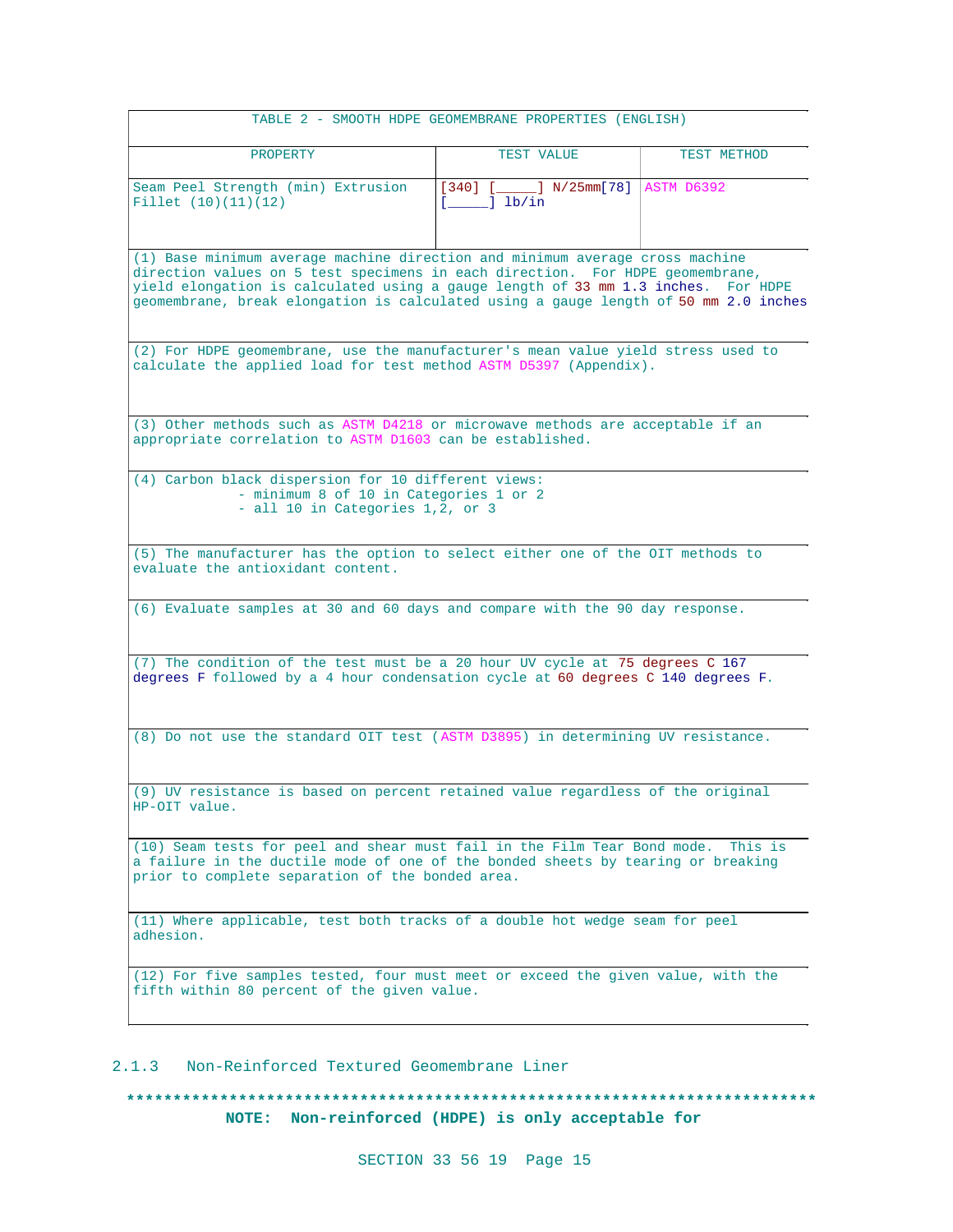**use where completely covered with a material to avoid the effects of thermal expansion from temperature change and degradation from UV light.**

**Specify textured geomembrane where slopes are 1V on 5H or greater, such as on sloped dikes. \*\*\*\*\*\*\*\*\*\*\*\*\*\*\*\*\*\*\*\*\*\*\*\*\*\*\*\*\*\*\*\*\*\*\*\*\*\*\*\*\*\*\*\*\*\*\*\*\*\*\*\*\*\*\*\*\*\*\*\*\*\*\*\*\*\*\*\*\*\*\*\*\*\***

Provide non-reinforced textured geomembrane liner composed of unreinforced high density polyethylene (HDPE), uniform in color, thickness, and surface texture, manufactured as wide as possible to minimize factory and field seams. For slopes greater than or equal to 1V on 5H, texture sheets on both faces. Provide textured surface features consisting of raw materials identical to that of the parent sheet material and uniform over the entire face of the geomembrane. The sheets must be free of and resistant to fungal or bacterial attack and free of cuts, abrasions, holes, blisters, contaminants and other imperfections. Provide liner meeting the physical properties of Table 3.

Use virgin uncontaminated ingredients resin in manufacturing geomembrane sheets. Use no more than [10] [\_\_\_\_\_] percent regrind, reworked, or trim material in the form of chips or edge strips to manufacture the geomembrane sheets. The same manufacturer regrinds, reworks, or trims materials, using exactly the same formulation as the geomembrane sheet being produced. No post consumer materials or water-soluble ingredients may be used to produce the geomembrane. For geomembranes with plasticizers, use only primary plasticizers that are resistant to migration. Submit a copy of the test reports and QC certificates for materials used in the manufacturing of the geomembrane shipped to the site.

| TABLE 3 - TEXTURED HDPE GEOMEMBRANE PROPERTIES (ENGLISH) |                                               |                                              |  |
|----------------------------------------------------------|-----------------------------------------------|----------------------------------------------|--|
| PROPERTY                                                 | TEST VALUE                                    | TEST METHOD                                  |  |
| Nominal Thickness                                        | $[1.50]$ $[\_ \_ ]$ mm[60]<br>l mils          |                                              |  |
| Thickness (min ave)                                      | -5 percent of nominal                         | ASTM D5994/D5994M                            |  |
| Lowest individual for 8 out of<br>10 values              | -10 percent of nominal                        | ASTM D5994/D5994M                            |  |
| Lowest individual of 10 values                           | -15 percent of nominal                        | ASTM D5994/D5994M                            |  |
| Asperity Height (min ave) (13)                           | $0.25$ mm $10$ mils                           | ASTM D7466 (14)                              |  |
| Density (min)                                            | $0.940$ q/cc                                  | ASTM D1505                                   |  |
| Tensile Properties(1)(min ave)                           |                                               | ASTM D638<br>Type IV or<br>ASTM D6693/D6693M |  |
|                                                          | Yield Strength [22] [____] kN/m[126]<br>1b/in |                                              |  |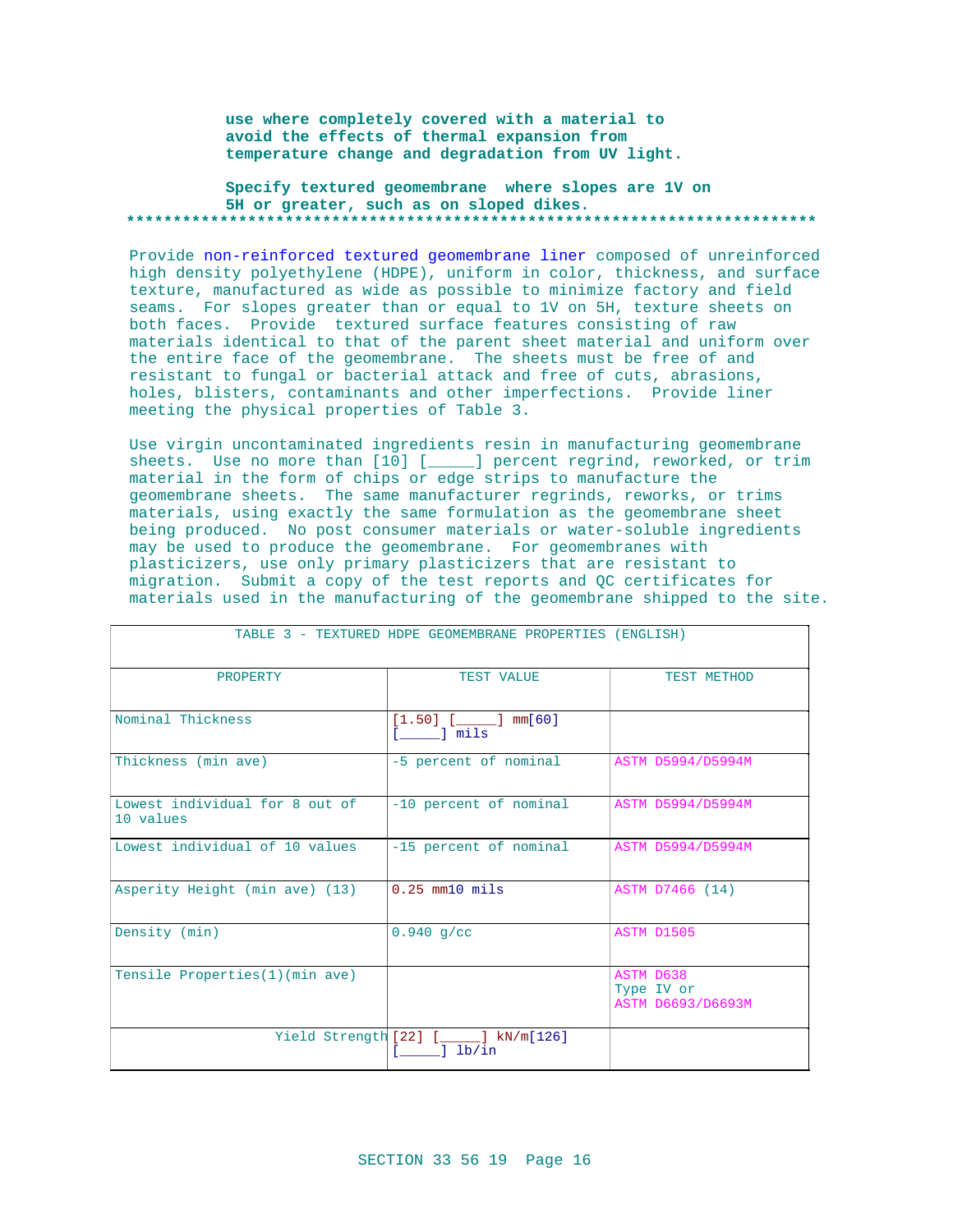| TABLE 3 - TEXTURED HDPE GEOMEMBRANE PROPERTIES (ENGLISH)                                  |                                                                            |                       |  |  |
|-------------------------------------------------------------------------------------------|----------------------------------------------------------------------------|-----------------------|--|--|
| PROPERTY                                                                                  | TEST VALUE                                                                 | TEST METHOD           |  |  |
|                                                                                           | Break Strength [16] [_____] kN/m[90]<br>$[\underline{\hspace{1cm}}]$ lb/in |                       |  |  |
|                                                                                           | Yield Elongation [12] [____] percent                                       |                       |  |  |
|                                                                                           | Break Elongation [100] [_____] percent                                     |                       |  |  |
| Tear Resistance (min ave)                                                                 | $[187]$ $[$ $[$ $]$ $N[42]$<br>$[\ ]$ $]$ $]$ $]$                          | ASTM D1004            |  |  |
| Puncture Resistance(min ave)                                                              | $[400]$ $[$ $[$ $]$ $N[90]$<br>$[$ $]$ $]$ $]$                             | ASTM D4833/D4833M     |  |  |
| Stress Crack Resistance (2)                                                               | $[300]$ $[$ $]$ $]$ $hr$                                                   | ASTM D5397 (Appendix) |  |  |
| Carbon Black Content                                                                      | $2.0 - 3.0$ percent                                                        | ASTM D1603 (3)        |  |  |
| Carbon Black Dispersion                                                                   | Note $(4)$                                                                 | ASTM D5596            |  |  |
| Oxidative Induction Time<br>$(OIT)$ (min ave) $(5)$                                       |                                                                            |                       |  |  |
|                                                                                           | Std OIT 100 min                                                            | ASTM D3895            |  |  |
| High Pres OIT 400 min<br>or                                                               |                                                                            | ASTM D5885/D5885M     |  |  |
| Oven Aging at 85 deg C 185 deg F<br>$(min \, ave) (5), (6)$                               |                                                                            | ASTM D5721            |  |  |
|                                                                                           | Std OIT 55 percent at 90 days                                              | ASTM D3895            |  |  |
| or                                                                                        | High Pres OIT 80 percent at 90 days                                        | ASTM D5885/D5885M     |  |  |
| UV Resistance (min ave) (7)                                                               |                                                                            | ASTM D7238            |  |  |
| High Pres $OIT(8)(9)$                                                                     | 50 percent at 1600 hours                                                   | ASTM D5885/D5885M     |  |  |
| Seam Shear Strength (min) Hot<br>Wedge, Hot Air, Ultrasonic,<br>Extrusion Fillet (10)(12) | $[525]$ $[\_ \_ ]$ N/25mm[120]<br>$[$ $]$ $]$ $]$ $]$ $]$ $]$ $]$          | ASTM D6392            |  |  |
| Seam Peel Strength (min) Hot<br>Wedge, Hot Air, Ultrasonic<br>(10)(11)(12)                | $[398]$ $[\_ \_ ]$ N/25mm[91]<br>$[$ $]$ $]$ $]$ $]$ $]$ $]$ $]$           | ASTM D6392            |  |  |
| Seam Peel Strength (min)<br>Extrusion Fillet $(10)(11)(12)$                               | $[340]$ [_______] N/25mm[78]<br>$[$ $]$ $]$ $]$ $]$ $]$ $]$ $]$            | ASTM D6392            |  |  |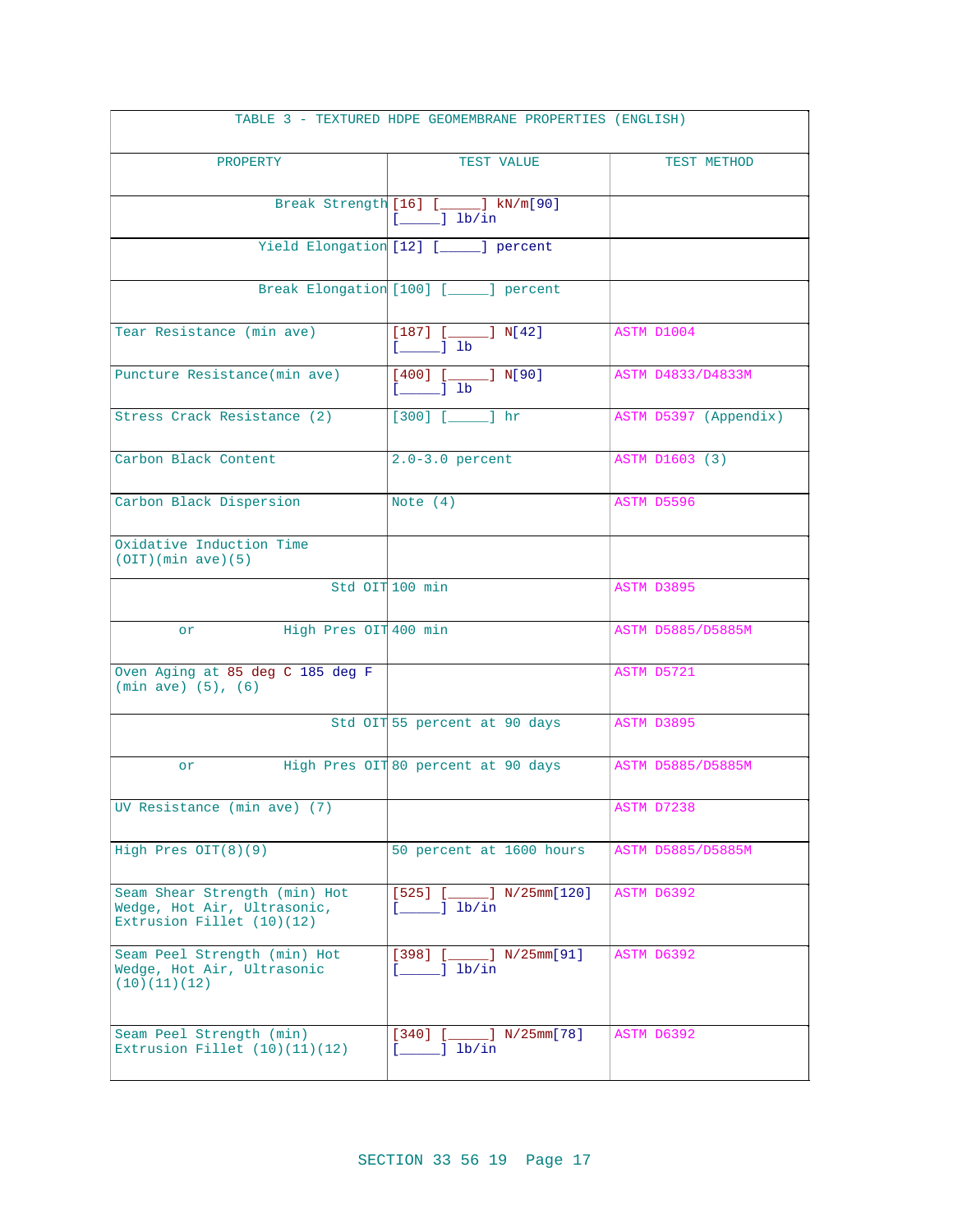| TABLE 3 - TEXTURED HDPE GEOMEMBRANE PROPERTIES (ENGLISH)                                                                                                                                                                                                                                                                                    |            |             |  |  |
|---------------------------------------------------------------------------------------------------------------------------------------------------------------------------------------------------------------------------------------------------------------------------------------------------------------------------------------------|------------|-------------|--|--|
| PROPERTY                                                                                                                                                                                                                                                                                                                                    | TEST VALUE | TEST METHOD |  |  |
| (1) Base minimum average machine direction and minimum average cross machine<br>direction values on 5 test specimens in each direction. For HDPE geomembrane, yield<br>elongation is calculated using a gauge length of 33 mm 1.3 inches. For HDPE<br>geomembrane, break elongation is calculated using a gauge length of 50 mm 2.0 inches. |            |             |  |  |
| (2) For HDPE geomembrane, use the manufacturer's mean value yield stress to calculate<br>the applied load for test method ASTM D5397 (Appendix).                                                                                                                                                                                            |            |             |  |  |
| (3) Other methods such as ASTM D4218 or microwave methods are acceptable if an<br>appropriate correlation to ASTM D1603 can be established.                                                                                                                                                                                                 |            |             |  |  |
| (4) Carbon black dispersion for 10 different views:<br>- minimum 8 of 10 in Categories 1 or 2<br>- all 10 in Categories 1,2, or 3                                                                                                                                                                                                           |            |             |  |  |
| (5) The manufacturer has the option to select either one of the OIT methods to<br>evaluate the antioxidant content.                                                                                                                                                                                                                         |            |             |  |  |
| (6) Evaluate samples at 30 and 60 days and compare with the 90 day response.                                                                                                                                                                                                                                                                |            |             |  |  |
| (7) The condition of the test must be a 20 hour UV cycle at 75 degrees C 167 degrees F<br>followed by a 4 hour condensation cycle at 60 degrees C 140 degrees F.                                                                                                                                                                            |            |             |  |  |
| (8) Do not use the standard OIT test (ASTM D3895) in determining UV resistance.                                                                                                                                                                                                                                                             |            |             |  |  |
| (9) UV resistance is based on percent retained value regardless of the original<br>HP-OIT value.                                                                                                                                                                                                                                            |            |             |  |  |
| (10) Seam tests for peel and shear must fail in the Film Tear Bond mode. This is a<br>failure in the ductile mode of one of the bonded sheets by tearing or breaking prior<br>to complete separation of the bonded area.                                                                                                                    |            |             |  |  |
| (11) Where applicable, test both tracks of a double hot wedge seam for peel adhesion.                                                                                                                                                                                                                                                       |            |             |  |  |
| (12) For five samples tested, four must meet or exceed the given value, with the<br>fifth within 80 percent of the given value.                                                                                                                                                                                                             |            |             |  |  |
| (13) Of 10 readings; 8 out of 10 must be equal to or greater than 0.18 mm 7 mil, and<br>lowest individual reading must not be less than 0.13 mm 5 mil.                                                                                                                                                                                      |            |             |  |  |
| (14) Alternate the measurement side for double sided textured sheet.                                                                                                                                                                                                                                                                        |            |             |  |  |
|                                                                                                                                                                                                                                                                                                                                             |            |             |  |  |
|                                                                                                                                                                                                                                                                                                                                             |            |             |  |  |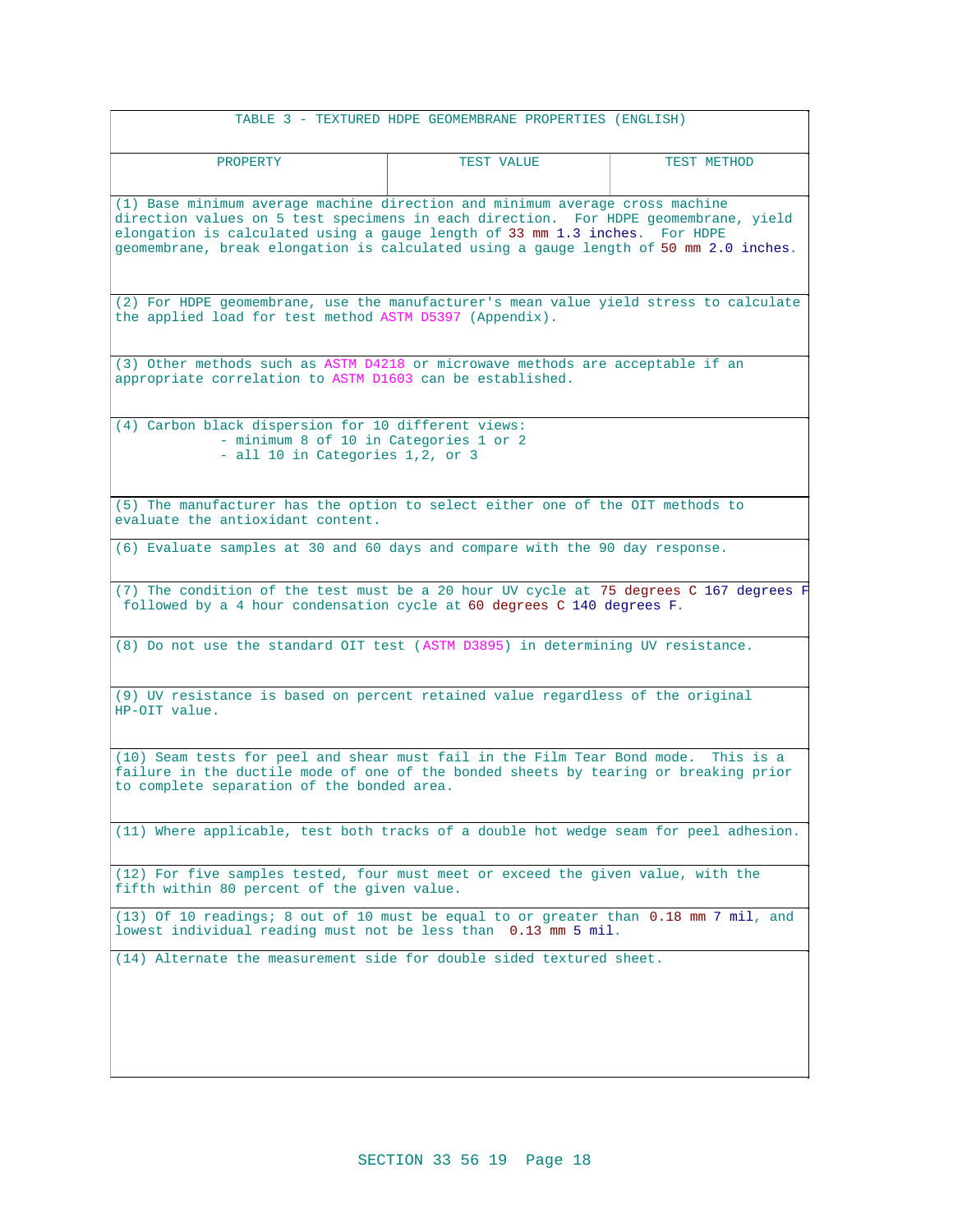#### $2.1.4$ Nonwoven Geotextile

#### 

NOTE: Include the following paragraphs where a geotextile is required above or below the geomembrane liner system. Installation of a geotextile underneath the secondary containment liner is required if the subgrade is rough or sharp in nature (i.e., sharp limestone or granite rock, rough gunnite, rough or exposed concrete aggregate,  $etc.$ ). Include the installation of a geotextile above the secondary containment liner where the liner is not left exposed to protect the liner from cover materials and from equipment during the placement of cover material. 

Provide a nonwoven, polypropylene, needle punched geotextile fabric. Provide geotextile having the following physical properties as a minimum. No substitute methods are allowed for verification of any property.

 $2.1.4.1$ General Properties

Retard the growth of mildew and be compatible with the soil in contact.

2.1.4.2 Nominal Unit Weight

Provide a nominal unit weight of 407 g/m2 12 oz/yd2 as measured in accordance with ASTM D5261.

2.1.4.3 Grab Tensile Strength

Provide a minimum grab tensile strength of 1335 N 300 lbf when tested in accordance with ASTM D4632/D4632M.

 $2.1.4.4$ Grab Tensile Elongation

Provide a minimum grab tensile elongation of 50 percent when tested in accordance with ASTM D4632/D4632M.

2.1.4.5 Puncture Strength

Provide a minimum puncture strength of 620 N 140 lbf when tested in accordance with the pin strength methods of ASTM D4833/D4833M, or 3.56 kN 800 lbf when tested in accordance with the CBR methods of ASTM D6241.

 $2.1.4.6$ Trapezoid Tear Strength

Provide a minimum trapezoid tear strength of 512 N 115 lbf when tested in accordance with ASTM D4533.

2.1.4.7 Ultraviolet (UV) Resistance

Maintain 70 percent of its original strength after 500 hours of testing in accordance with ASTM D7238.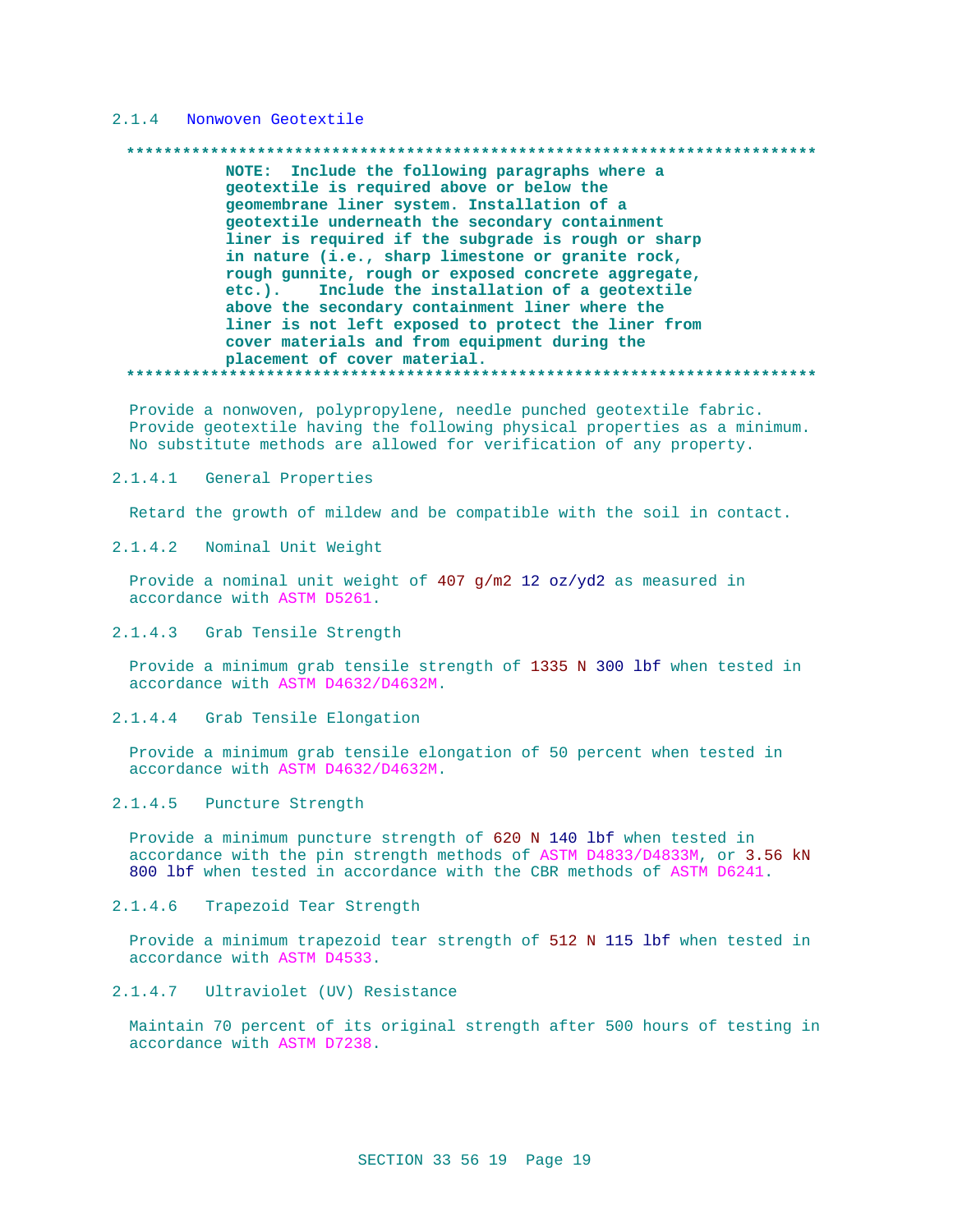#### 2.2 ACCESSORIES

# 2.2.1 Liner Fittings

Provide liner fittings (for example, boots and sleeves) that are factory prefabricated components produced from the same manufacturer that produces the fuel impermeable liner and having the same fabrication characteristics as the liner.

#### $2.2.2$ Embedment Strip

Provide embedment strips for attachment to new cast-in-place concrete structures by the same manufacturer as the geomembrane, and made of the same materials as the geomembrane to be used or otherwise be certified by the manufacturer for use with the geomembrane.

#### $2.2.3$ Batten / Mounting Strip System

# 

NOTE: Show mounting strips around the perimeter of liner terminations on existing or precast concrete structures. The strips prevent the nut on the concrete anchor from penetrating and damaging the liner. 

Provide [minimum 5 mm 1/4-inch thick by 50 mm 2 inches wide stainless steel] [or] [minimum 9 mm 3/8-inch thick by 50 mm 2 inches wide aluminum] mounting strips. Provide pre-punched bolt holes in the strip at maximum 300 mm 12 inches on center to accommodate the concrete anchor bolts.

### 2.2.3.1 Gasket

Provide a minimum 6 mm 1/4-inch thick by 50 mm 2-inches wide nitrile gasket on one or both sides of the geomembrane as recommended by the geomembrane manufacturer at mounting strip locations to seal and protect the geomembrane from the concrete and the mounting strip.

#### $2.2.3.2$ Concrete Anchor Bolts

Use minimum 9 mm 3/8-inch diameter mechanical wedge-type concrete anchors, constructed of type 304 or 316 stainless steel. Provide nuts, washers, and other accessories of the same materials.

#### $2.2.4$ Sealant

Use sealant conforming to ASTM C920, Type S, Grade NS, Class 25 or better, or ASTM D5893/D5893M, Type NS, or other sealant recommended by the geomembrane manufacturer. Sealant used must be compatible with the material being stored, as recommended by the sealant manufacturer.

#### $2.2.5$ Temporary Ballast

Temporary ballast used during geomembrane installation may include sandbags, tires, or other material as recommended by the geomembrane manufacturer. Use non-abrasive material, free of sharp edges or other features that may damage the geomembrane liner.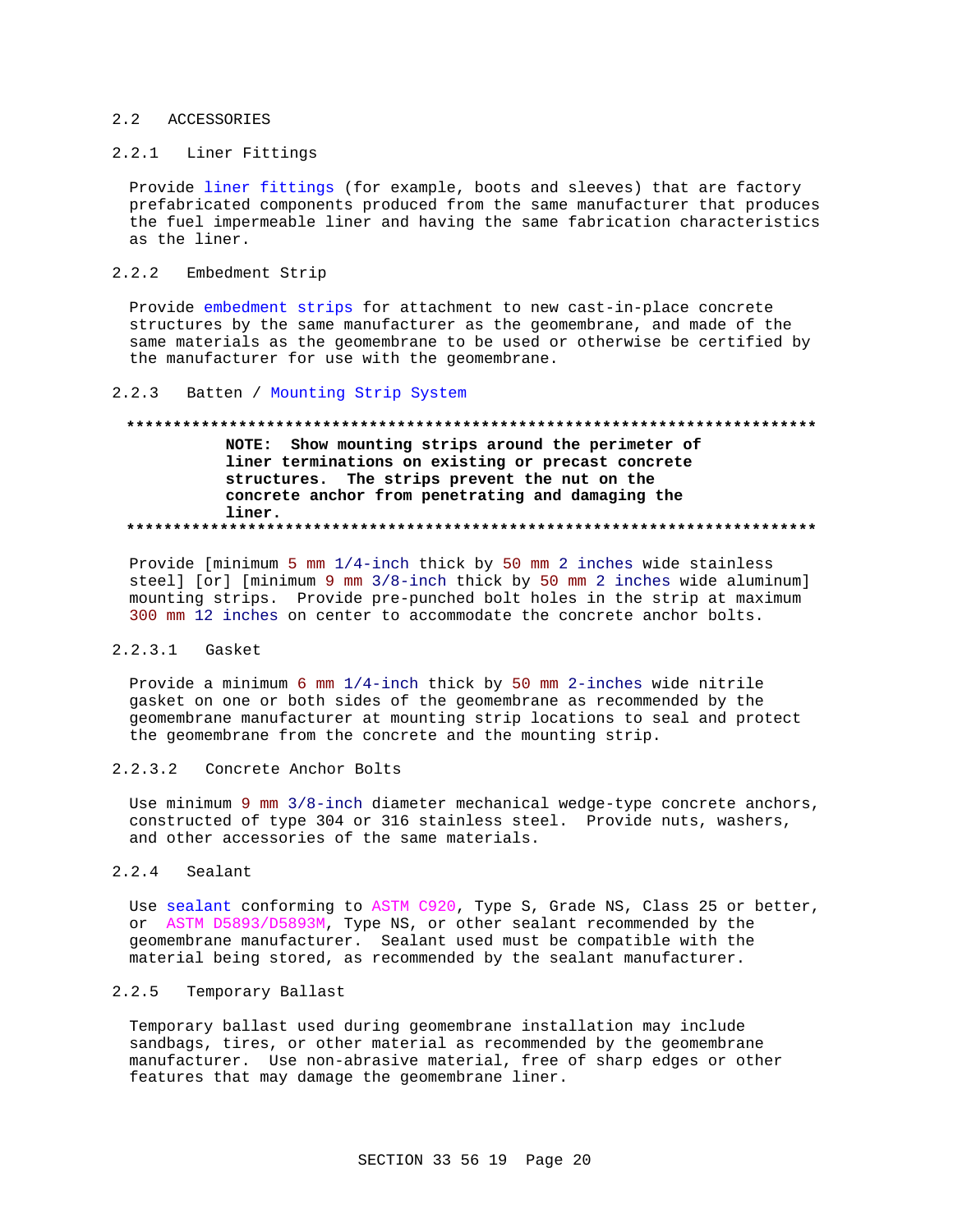#### $2, 2, 6$ Permanent Ballast

Provide permanent ballast as indicated [below].

NOTE: Select permanent ballast materials from the following section. Delete options that are not desired on this project. If alternate ballast materials are desired, include specific requirements, and ensure that the proposed material provides adequate ballast without damaging the geomembrane liner. 

### 2.2.6.1 Sand Bags

#### 

# NOTE: Suggest bags be filled with dry, clean sand however if sand is not readily available at the project site, then require the bags to be filled with another more indigenous material. The material selected should not have any sharp points or edges.

Permanent sand bags fabricated of the same material as the liner. Provide approximately 23 kg 50 lbs of [dry, clean sand] [\_\_\_\_] inside of each bag. Completely seal each bag using the same field seam weld procedures used on the liner's field seams.

# 2.2.6.2 Precast Concrete Pavers

Provide precast concrete pavers that have a smooth finish with rounded edges where in contact with the liner and are free of sharp points or protrusions that may damage the geomembrane liner.

 $2.2.6.3$ Cast in Place Concrete

Provide concrete cover over the containment geomembrane in accordance with Section 32 13 15.20 CONCRETE PAVEMENTS FOR CONTAINMENT DIKES.

 $2.2.6.4$ Rock Ballast

Provide rock ballast consisting of clean, well graded river rock or cobble stone, sized 3.81 cm to 7.62 cm 1-1/2 inch to 3 inch. Use rock free of sharp points, protrusions, or edges.

#### 2.2.7 Slip Resistant Walking Surface

# NOTE: Include the following paragraph where the liner is intended to be left exposed without full coverage by concrete, aggregate, or other ballast material. Ensure that the design drawings indicate the pathways where non-slip surfaces are required

Provide an additional layer of geomembrane with an integral slip-resistant coating or sprayed on slip-resistant coating for slip resistant walking surfaces. Weld additional geomembrane layers to the base geomembrane.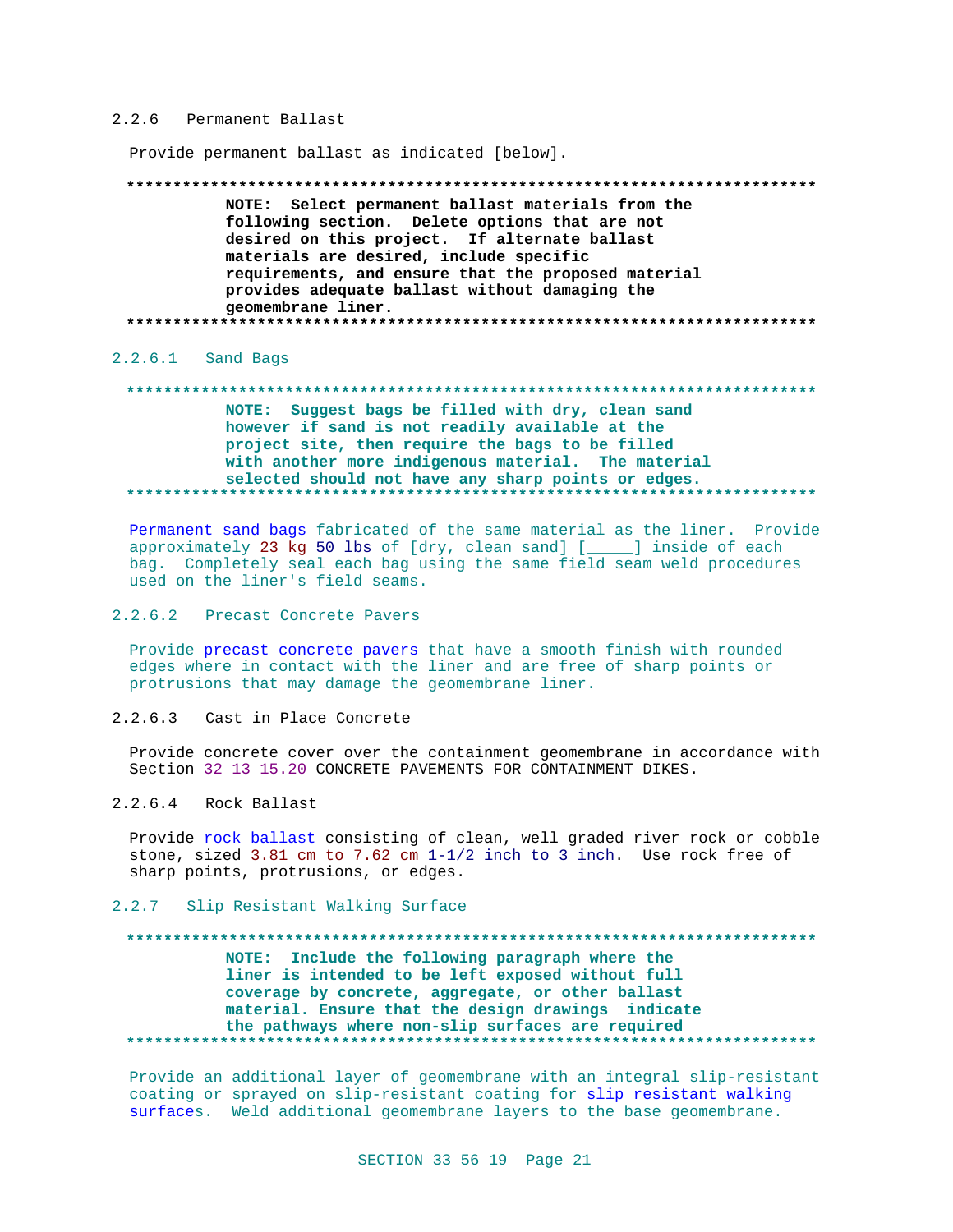Use pprayed on coatings recommended by both the geomembrane and coating manufacturer for combined use and adhesion.

# 2.3 EQUIPMENT

Utilize equipment in performance of the work in accordance with the geomembrane manufacturer's recommendations and maintain in satisfactory working condition.

# PART 3 EXECUTION

### 3.1 INSTALLATION

Make equipment/parts subject to degradation or requiring adjustment, inspection or repair accessible and capable of convenient removal. Prior to any fabrication or erection, submit detailed installation drawings that show the proposed panel layout of the liner over the entire containment area. As a minimum, indicate the direction and location of factory and field fabricated seams, the termination of the panels at the perimeter of lined areas, details and methods of sealing around penetrations, details and methods for anchoring, [placement of permanent [sandbags][precast concrete pavers] [\_\_\_\_\_] for ballast, ]and any applicable site specific installation instructions.

## 3.1.1 Field Engineer

Provide a field engineer to supervise the complete installation of the liner and perform each liner inspection and test.

## 3.1.2 Surface Preparation

## **\*\*\*\*\*\*\*\*\*\*\*\*\*\*\*\*\*\*\*\*\*\*\*\*\*\*\*\*\*\*\*\*\*\*\*\*\*\*\*\*\*\*\*\*\*\*\*\*\*\*\*\*\*\*\*\*\*\*\*\*\*\*\*\*\*\*\*\*\*\*\*\*\*\* NOTE: Include the bracketed sentences if a geotextile is required beneath the geomembrane for the project. \*\*\*\*\*\*\*\*\*\*\*\*\*\*\*\*\*\*\*\*\*\*\*\*\*\*\*\*\*\*\*\*\*\*\*\*\*\*\*\*\*\*\*\*\*\*\*\*\*\*\*\*\*\*\*\*\*\*\*\*\*\*\*\*\*\*\*\*\*\*\*\*\*\***

Prepare surfaces in accordance with Section 31 00 00 EARTHWORK. Surfaces to be covered must be free of vegetation, gravel, rocks, debris, etc., graded true, compacted, and be smooth with no abrupt projections. [ Install the geotextile in direct contact with the existing subgrade to be covered. Install the geotextile in strict accordance with manufacturer's recommendations. Install geotextile to closely fit around projections (for example, pipe penetrations, concrete foundations/pads, conduit penetrations, etc.).] Submit a signed letter from the field engineer, prior to placing any geotextile or liner, that states the subgrade and surface preparation were adequate and in accordance with the liner manufacturer's recommendations.

### 3.1.3 Anchor Trenches

Where an anchor trench is required, place it  $[610]$  [\_\_\_\_] mm  $[24]$  [\_\_\_\_] inches back from the edge of the slope to be covered. Make the anchor trench [600] [\_\_\_\_\_] mm [24] [\_\_\_\_\_] inches deep and [300] [\_\_\_\_\_] mm [12] [**100**] inches wide, unless otherwise recommended by the geomembrane manufacturer. If the anchor trench is excavated in cohesive soil susceptible to desiccation, excavate only the amount of anchor trench required for placement of geomembrane in a single day. Remove ponded water from the anchor trench while the trench is open. Slightly round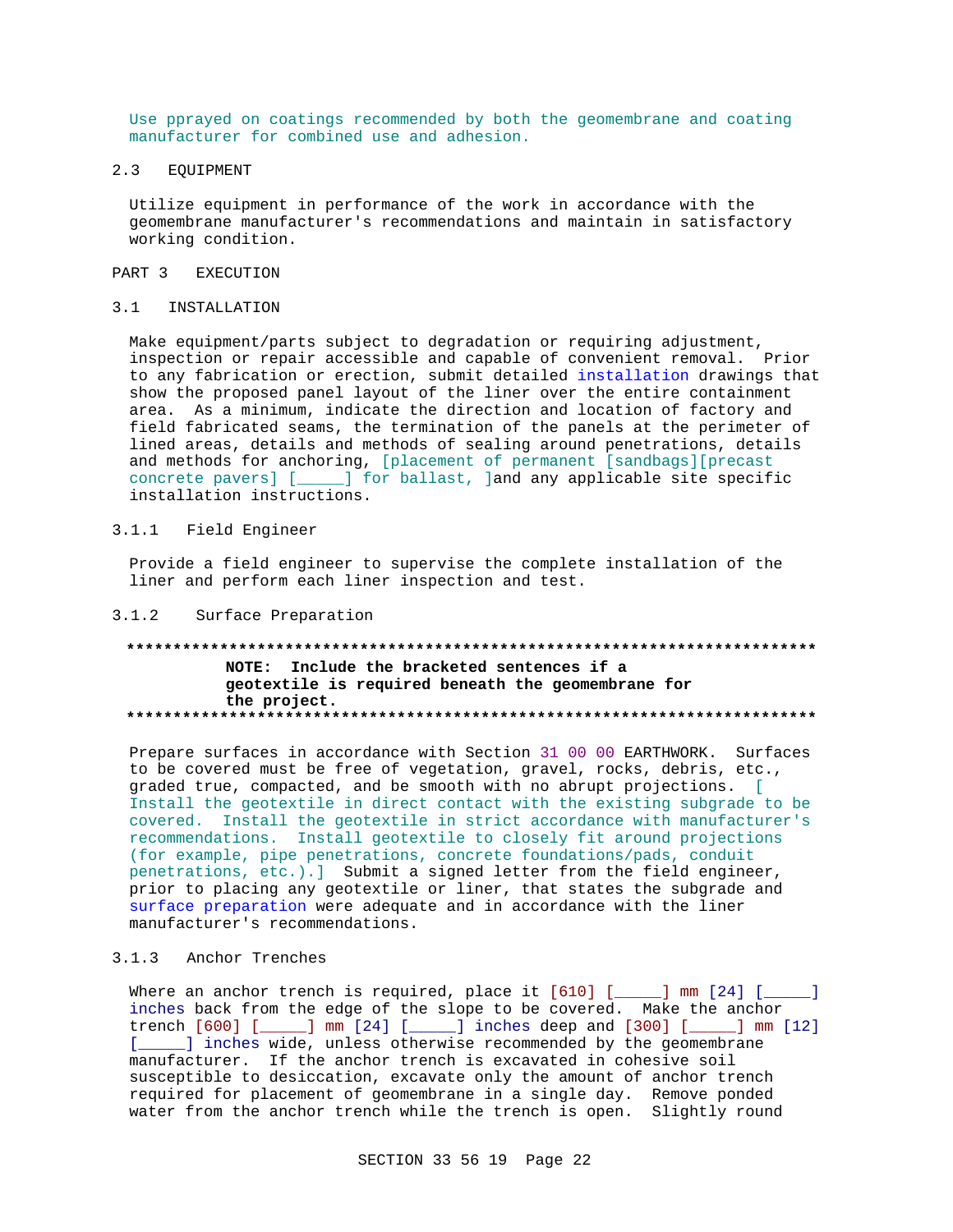trench corners to avoid sharp bends in the geomembrane. Remove loose soil, rocks larger than [13] [\_\_\_\_\_] mm [1/2] [\_\_\_\_\_] inch in diameter, and any other material which could damage the geomembrane from the surfaces of the trench. Extend the geomembrane down the front wall and across the bottom of the anchor trench. Backfill and compact the anchor trench in accordance with Section 31 00 00 EARTHWORK.

### 3.1.4 Embedment Strip Installation

Install embedment strips in new cast-in-place concrete structures using methods and materials recommended by the embedment strip/geomembrane manufacturer. Extrusion weld all joints and intersections of embedment material together or otherwise join as recommended by the manufacturer to provided a continuous surface for attachment of the geomembrane. Fill any holes through the face of the embed material resulting from the concrete forming or placement process with material recommended by the manufacturer.

### 3.1.5 Liner Installation

See paragraph AMBIENT CONDITIONS. Place the liner over the prepared surface in accordance with the liner manufacturer's installation instructions. The procedures and equipment used cannot elongate, wrinkle, scratch, or otherwise damage the geomembrane, [geotextile, ]or the underlying subgrade. Place the liner in such a manner as to assure minimum handling and field seams. Use sand bags (or other manufacturer approved means) to hold the lining down in position during installation. Do not drag or slide materials, equipment or other items across the surface of the liner at anytime. Do not allow personnel walking or working on the lining to damage it. Replace or repair geomembrane damaged during installation. Allow adequate slack in the geomembrane to prevent the creation of tensile stress and avoid "trampolining" or "bridging". Do not exceed a wrinkle height to width ratio of 0.5 for installed geomembrane. In addition, geomembrane wrinkles must not exceed 75 mm 3 inches in height. Cut and repair wrinkles that do not meet the above criteria in accordance with paragraph REPAIRS.

### 3.1.5.1 Liner Projections

Install lining sheets to closely fit around liner projections (for example, pipe penetrations, concrete foundations/pads, conduit penetrations, etc.). Install and center manufacturer supplied sleeves/boots around liner projections in strict accordance with manufacturer's recommendations. Compress the end of pipe sleeves to a pipe with a stainless steel band clamp assembly. For liner anchorage to precast or existing concrete, install a batten / mounting strip around the liner edge and mount with concrete anchor bolts. Apply sealant to the perimeter edge of exposed liner to include the edge of sleeves/boots. For liner anchorage to new cast-in-place concrete, install an embedment strip in the concrete using methods and materials recommended by the embedment strip/geomembrane manufacturer.

### 3.2 FIELD SEAMING

### 3.2.1 Trial Seams

Make trial seams under field conditions on strips of excess geomembrane. Make trial seams each day prior to production seaming, whenever there is a change in seaming personnel or seaming equipment settings, whenever environmental conditions change significantly (more than 10 degrees 25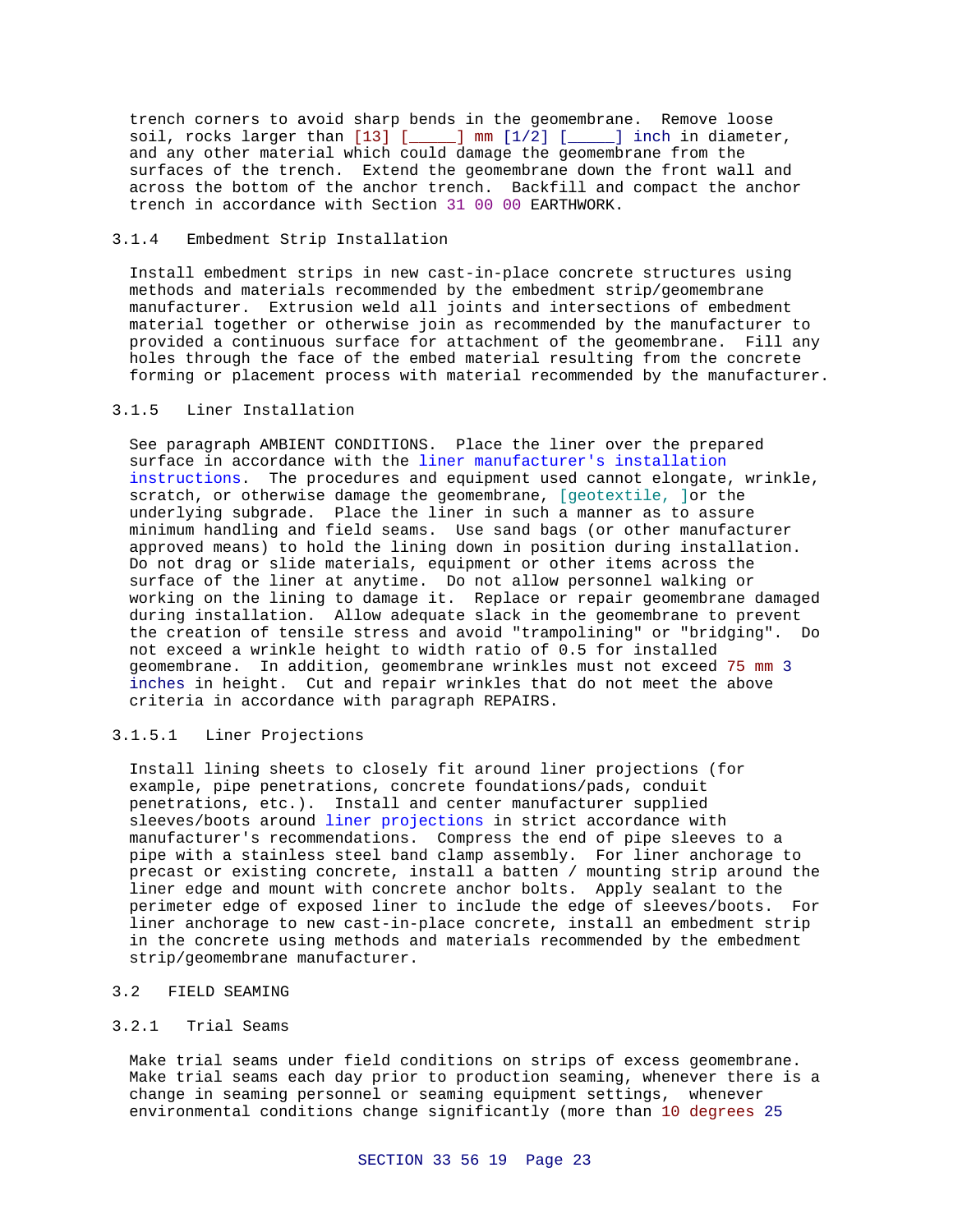degrees), and at least once every four hours, by each seamer and each piece of seaming equipment used that day. Collect and test trial seam samples in accordance with [ASTM D6392 for non-reinforced liner] [or] [ ASTM D751 and ASTM D413 for fabric-reinforced liner]. Obtain one sample from each trial seam. This sample must be at least 450 mm long by 305 mm wide 18 inches long by 12 inches wide with the seam centered lengthwise. Cut ten random specimens from the sample, 25.4 mm 1 inch wide. Field test five seam specimens for seam shear strength and field test 5 seam specimens for seam peel adhesion. To be acceptable, 4 out of 5 replicate test specimens must meet seam strength requirements specified in Table [1][2][3]. If the field tests fail to meet these requirements, repeat the entire operation. If the additional trial seam fails, do not use the seaming apparatus or seamer until the deficiencies are corrected by the installer and 2 consecutive successful trial seams are achieved. Maintain logs of trial seams, which include date, time, weather, seaming personnel, seaming equipment, equipment settings, and trail seam field test results. Submit trial seam logs following the completion of installation.

### 3.2.2 Field Seams

Seam panels in accordance with the geomembrane manufacturer's recommendations. Comply with the geomembrane manufacturer's recommnedation for the overlap between panels being seamed together; however, in no overlap less than 50 mm 2 inches. In sumps, corners and odd-shaped geometric locations, minimize the number of field seams. Extend seaming to the outside edge of panels. Compact soft subgrades prior to seaming. Provide a clean and free of moisture, dust, dirt, debris, markings, and foreign material area at the time of seaming. Completely unroll and layout adjacent liner panels/sheets before performing field seam welds. Repair fish mouths in seams.

3.3 FIELD QUALITY CONTROL

### 3.3.1 Visual Inspection of Field Seams

Visually inspect each field seam to confirm that the seams are tightly bonded. Perform the inspection of a seam within 30 hours after the manufacturer's suggested application, curing, and cooling time. Repair and re-inspect seams found to be defective in accordance with manufacturer's recommendations.

### 3.3.2 Non-Destructive Field Seam Testing

Perform non-destructive testing on all field seams over the full seam length and on any other areas showing damage or other distresses. Allowable methods are stated below. Alternate methods approved by the geomembrane manufacturer may be submitted upon approval by the Contracting Officer. Submit non-destructive field seam test reports following the completion of installation and prior to covering the geomembrane liner.

# 3.3.2.1 Liner Vacuum Box Test

Perform a vacuum box test in accordance with ASTM D5641/D5641M on each field seam, the area around the seams, and each liner surface showing injury due to scuffing, penetration by foreign objects, or distress from rough subgrade. If the vacuum box test indicates a continuous stream of bubbles on repeated testing at the same location, then the area being tested is considered damaged and must be repaired and retested. Perform repairs in accordance with manufacturer's recommendations.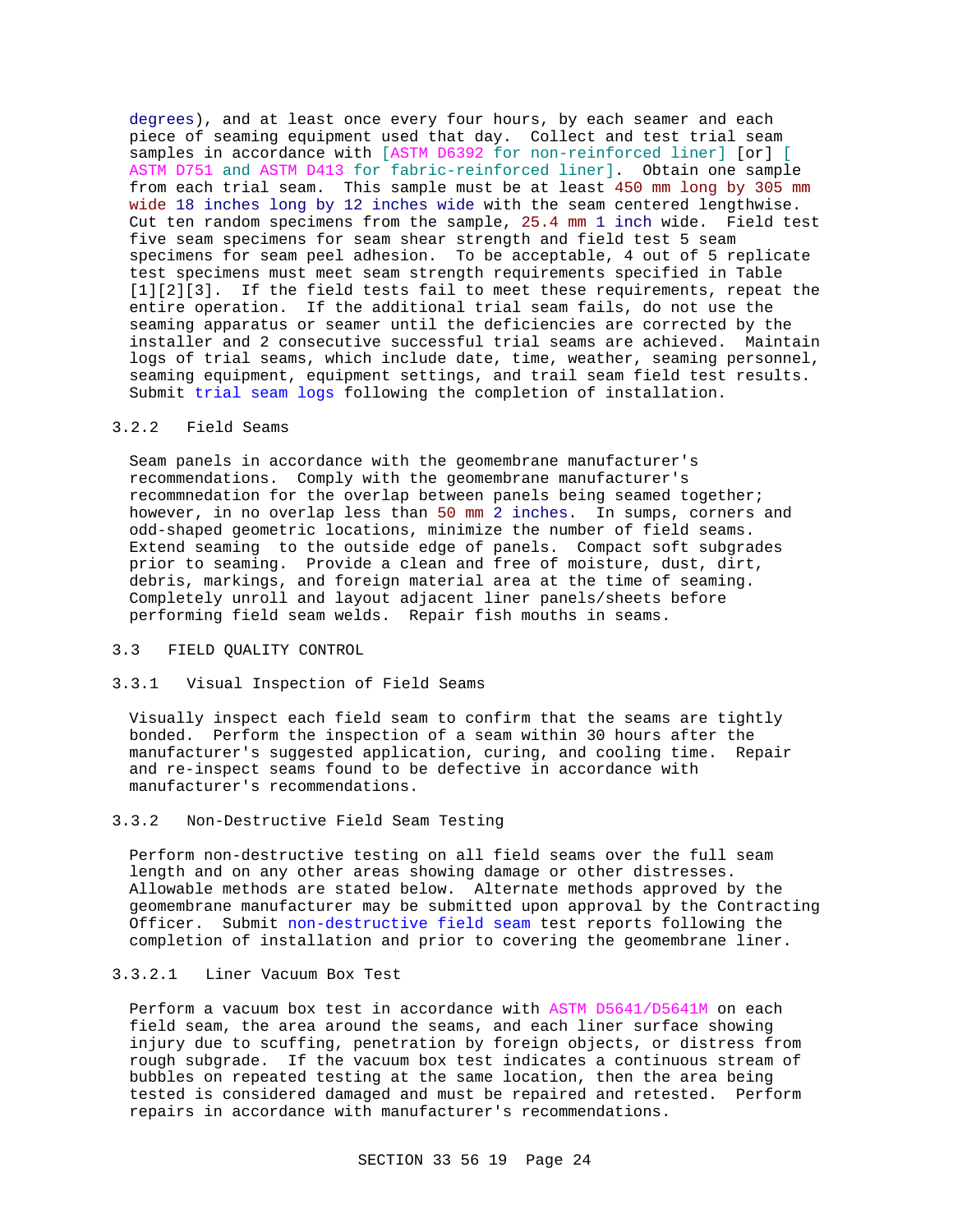### 3.3.2.2 Liner Air Lance Test

Perform an air lance test on seams to detect an unbonded area in accordance with ASTM D4437/D4437M. Perform the test using a minimum 345 kPa 50 psig jet of air regulated and directed through a 5 mm 3/16-inch diameter nozzle. Apply the jet of air to the lip of a seam in a near perpendicular direction to the length of the seam. Hold the nozzle a maximum of 100 mm 2 inches from the seam and travel at a rate of not to exceed 12 mpm 40 fpm. Inflation of any section of the seam by the impinging air stream is indicative of an unbonded area. Repair unbonded areas in accordance with manufacturer's recommendations and retest.

# 3.3.2.3 Liner Air Pressure Test

Perform air pressure testing in accordance with ASTM D5820. Upon completion of the test, relieve pressure from the opposite end of the seam being tested to verify continuity of the seam.

### 3.3.2.4 Liner Point Stress Test

Where other non-destructive test methods are not possible, perform point stress testing in accordance with ASTM D4437/D4437M.

### 3.3.3 Destructive Field Seam Testing

Obtain a minimum of one destructive test sample per [230] [\_\_\_\_\_] m [500] [ $\Box$ ] feet of field seam at locations specified by the Contracting Officer. Recommended locations include the ends of seams or anchor trenches, so as to minimize the impact of required repairs to the geomembrane; however, final sample locations will be determined by the Contracting Officer. Sample locations will not be identified prior to seaming. Collect samples a minimum of 305 mm 12 inches wide by 910 mm 36 inches long with the seam centered lengthwise. Cit each sample into two equal pieces, with one piece retained by the installer for field testing and the remaining destructive field seam test sample given to the Contracting Officer for QA testing and/or permanent record. Number each sample and cross reference to a field log which identifies: (1) panel number; (2) seam number; (3) date and time cut; (4) ambient temperature within 150 mm 6 inches above the geomembrane; (5) seaming unit designation; (6) name of seamer; and (7) seaming apparatus temperature and pressures (where applicable). Field test in accordance with [ASTM D6392 for non-reinforced liner] [or] [ASTM D751 and ASTM D413 for fabric-reinforced liner]. Cut ten 25 mm 1 inch wide replicate specimens from the installer's sample. Test five specimens for shear strength and 5 for peel adhesion. Jaw separation speed must be in accordance with the approved QC manual. To be acceptable, 4 out of 5 replicate test specimens must meet the seam strength requirements specified in Table [1][2][3]. If the field tests fail, repair the seam in accordance with paragraph REPAIRS. Repair holes for destructive seam samples the same day they are cut. Submit destructive field seam test reports following completion of installation and prior to covering the geomembrane liner.

### 3.4 REPAIRS

Patch damaged areas, destructive testing areas, or other areas requiring repair with the geomembrane material. Round the corners of the patch material and extend a minimum of 150 mm 6 inches in each direction from the damaged area. Small holes or snags less than 6 mm 1/4 inch in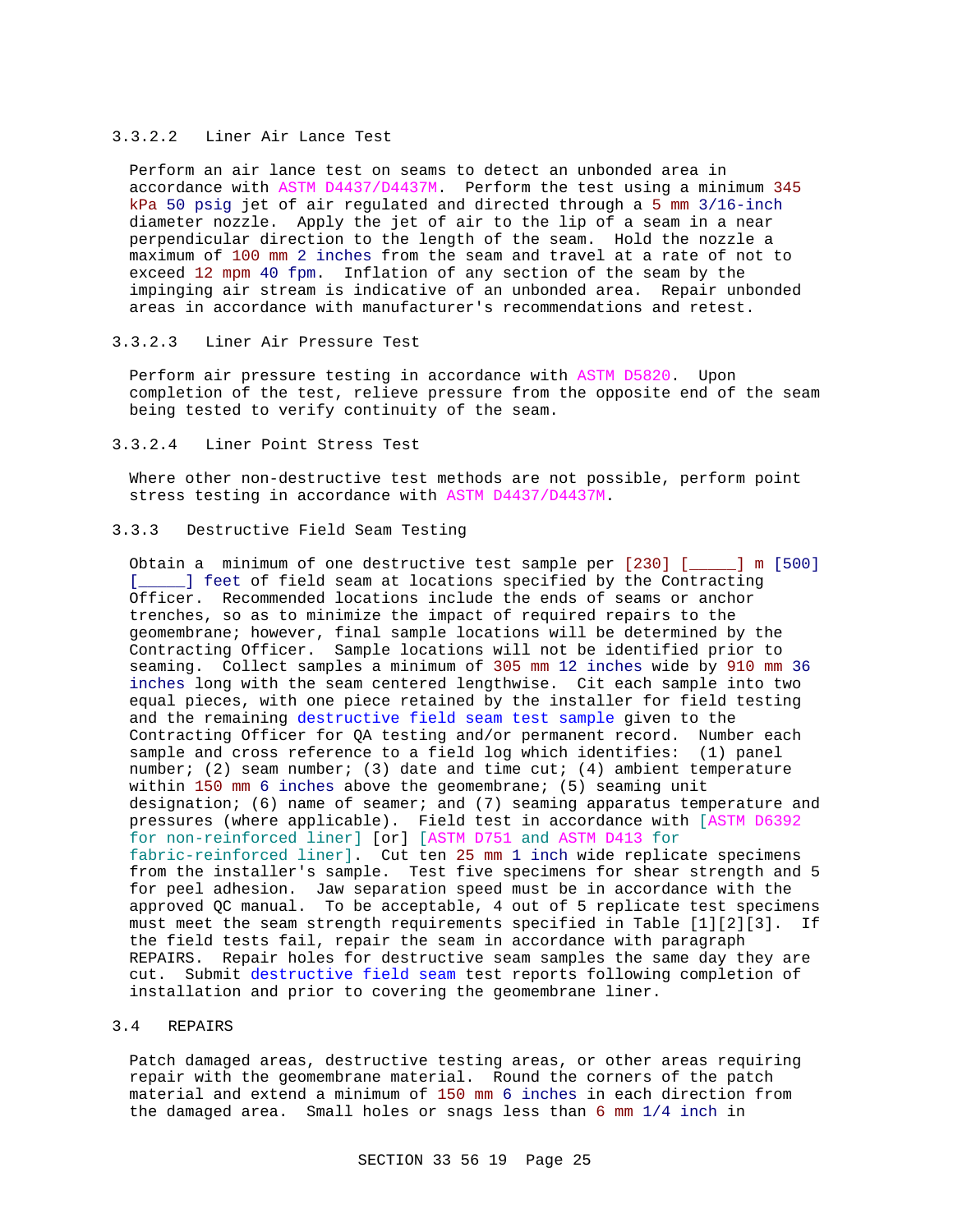diameter may be repaired by extrusion welding where such process is approved by the geomembrane manufacturer.

#### 3.5 PROTECTION AND BACKFILLING

# **\*\*\*\*\*\*\*\*\*\*\*\*\*\*\*\*\*\*\*\*\*\*\*\*\*\*\*\*\*\*\*\*\*\*\*\*\*\*\*\*\*\*\*\*\*\*\*\*\*\*\*\*\*\*\*\*\*\*\*\*\*\*\*\*\*\*\*\*\*\*\*\*\*\* NOTE: Retain the bracketed paragraph if the geomembrane liner is to be covered with permanent ballast material, such as concrete or river rock. \*\*\*\*\*\*\*\*\*\*\*\*\*\*\*\*\*\*\*\*\*\*\*\*\*\*\*\*\*\*\*\*\*\*\*\*\*\*\*\*\*\*\*\*\*\*\*\*\*\*\*\*\*\*\*\*\*\*\*\*\*\*\*\*\*\*\*\*\*\*\*\*\*\***

Prior to installation of permanent ballast material, the deployed geomembrane must be in intimate contact with the underlying surface, with no areas in sufficient tension to form "bridges" or "trampolines". Minimize waves/wrinkles in the geomembrane prior to placement of ballast materials; in no case allow wrinkles to fold over during placement of ballast materials.[ Install the cover geotextile in direct contact with the geomembrane liner to be covered, in strict accordance with manufacturer's recommendations. Install geotextile to closely fit around projections (for example, pipe penetrations, concrete foundations/pads, conduit penetrations, etc.). Cover the deployed and seamed geomembrane with the specified permanent ballast material within [14] [\_\_\_\_] calendar days of acceptance. Do not drop ballast material onto the geomembrane or overlying geotextile from a height greater than 1 m 3 feet. Push the material out over the geomembrane in an outward/upward tumbling motion. Place ballast material from the bottom of the slope upward.]

3.5.1 Ballast Placement Equipment

#### **\*\*\*\*\*\*\*\*\*\*\*\*\*\*\*\*\*\*\*\*\*\*\*\*\*\*\*\*\*\*\*\*\*\*\*\*\*\*\*\*\*\*\*\*\*\*\*\*\*\*\*\*\*\*\*\*\*\*\*\*\*\*\*\*\*\*\*\*\*\*\*\*\*\***

**NOTE: Avoid the use of construction equipment on the deployed geomembrane as much as possible to avoid potential damage. Include the first bracketed option where geomembrane is to be left uncovered or where the covered containment areas are sufficiently small to allow placement of cover material utilizing equipment positioned outside of the geomembrane covered area, such as a crane, backhoe, or concrete pump truck. Include the second bracketed option where use of small equipment (skidloader or similar) for placement of the cover material is necessary. \*\*\*\*\*\*\*\*\*\*\*\*\*\*\*\*\*\*\*\*\*\*\*\*\*\*\*\*\*\*\*\*\*\*\*\*\*\*\*\*\*\*\*\*\*\*\*\*\*\*\*\*\*\*\*\*\*\*\*\*\*\*\*\*\*\*\*\*\*\*\*\*\*\***

[Place ballast material utilizing construction equipment that is positioned off of the deployed geomembrane. Do not drive construction equipment on or above the geomembrane at any time.][Equipment with ground pressures less than 50 kPa 7 psi may be used to place the ballast material over the geomembrane; do not drive equipment exceeding this pressure on the geomembrane. Do not abruptly stop equipment placing ballast material, make sharp turns, spin wheels, or travel at speeds exceeding [2.2] [\_\_\_\_\_\_ m/s [5] [\_\_\_\_\_] mph. Operate equipment driving on the geomembrane on a cushion layer of ballast material with a minimum thickness of 150 mm 6 in over the geomembrane; at no time operate equipment directly on the geomembrane or geotextile.]

## 3.6 PERMANENT BALLAST

#### **\*\*\*\*\*\*\*\*\*\*\*\*\*\*\*\*\*\*\*\*\*\*\*\*\*\*\*\*\*\*\*\*\*\*\*\*\*\*\*\*\*\*\*\*\*\*\*\*\*\*\*\*\*\*\*\*\*\*\*\*\*\*\*\*\*\*\*\*\*\*\*\*\*\***